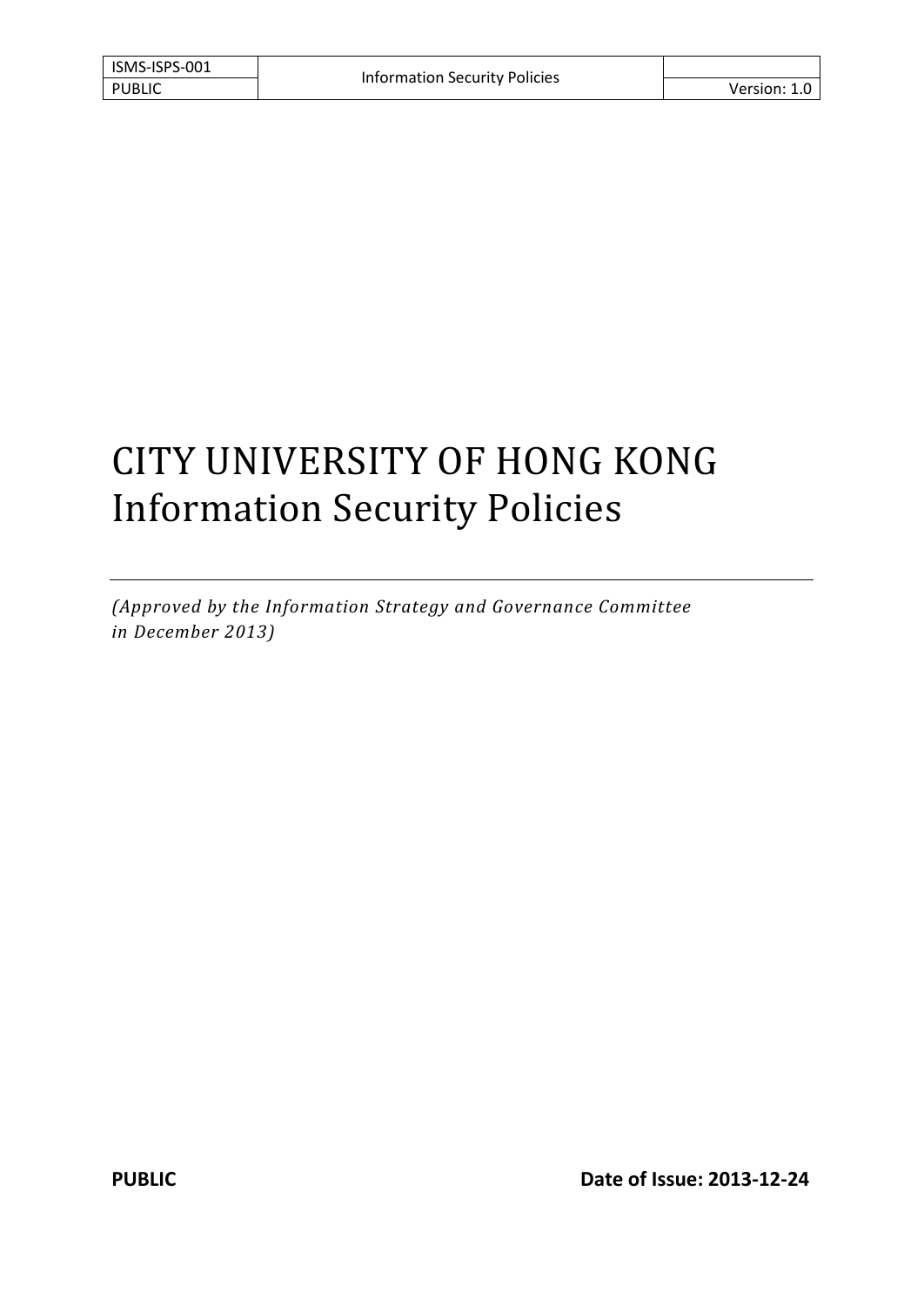| ISMS-ISPS-001 | <b>Information Security Policies</b> |                |
|---------------|--------------------------------------|----------------|
| PUBLIC        |                                      | Version: 1.0 I |

## **Document Control**

| Document Owner | Classification | <b>Publication Date</b> |
|----------------|----------------|-------------------------|
| <b>OCIO</b>    | <b>PUBLIC</b>  | 2013-12-24              |

## **Revision History**

| Version                      | Date                           | Summary of Changes       |
|------------------------------|--------------------------------|--------------------------|
| $\overline{ }$<br><b>T.N</b> | $2013 - 1$<br>$2 - 19$<br>201J | .<br>release.<br>Initial |

## **Distribution**

| Copy            | <b>Issued to</b> | Location                                                  |
|-----------------|------------------|-----------------------------------------------------------|
| Master   Public |                  | http://www6.cityu.edu.hk/infosec/isps/docs/?page=00.about |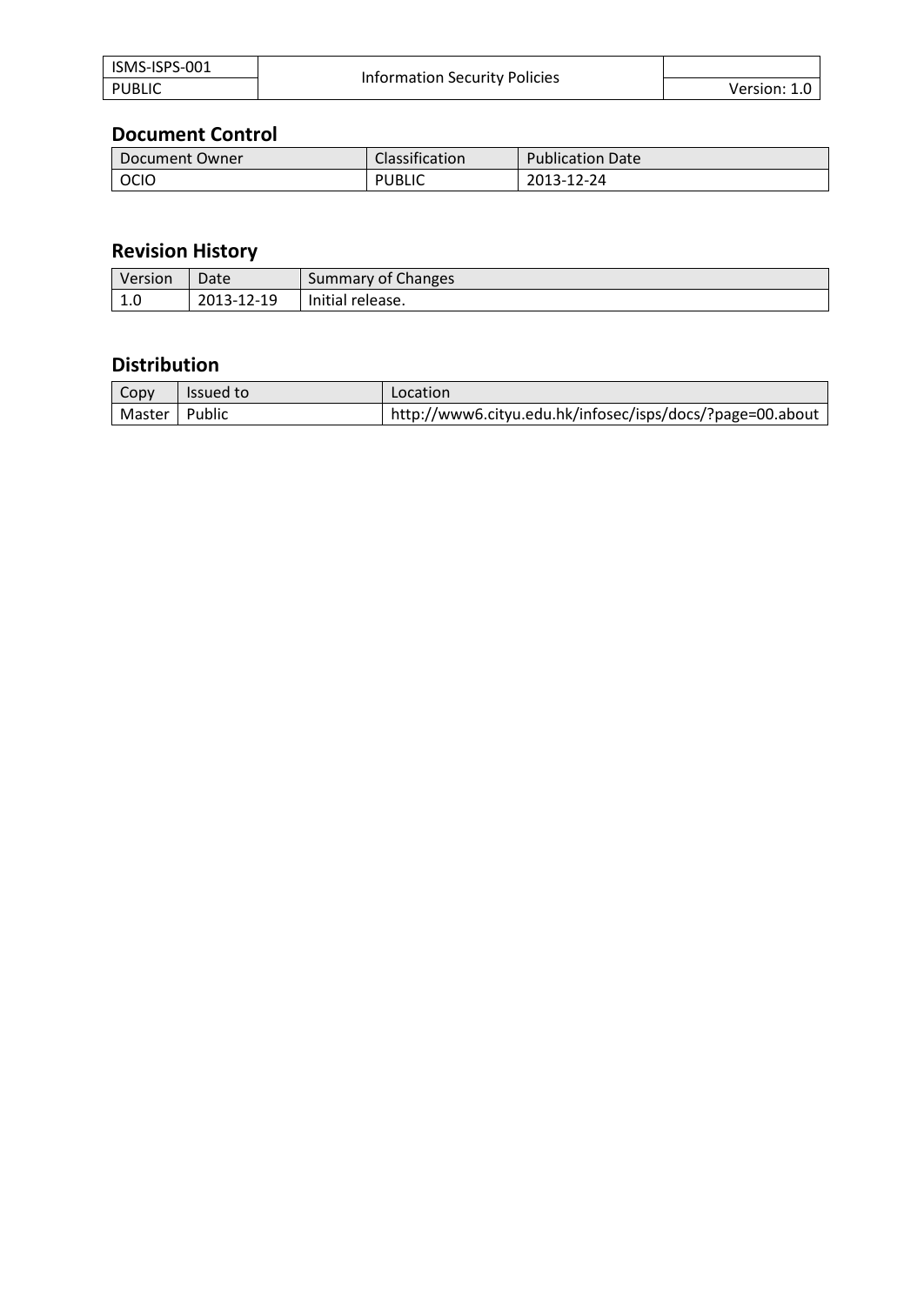## **Distribution**

The Office of Chief Information Officer ("OCIO") of the City University of Hong Kong is the distribution source of the document. The official URL of this set of documents is:

http://www6.cityu.edu.hk/infosec/studentlan/docs/?page=01.InformationSecurityPolicies

## **Copyright Statement**

All of the materials in this set of documents are protected by copyright. The information available within this set of documents may be re-disseminated or reproduced, provided that the redissemination or reproduction is for non-commercial use. The City University of Hong Kong shall not accept any responsibilities for any loss or damage arising from the use of the information within this set of documents.

Any reproduction, publication, distribution, exploitation or making available of the information in whole or in part in any form for commercial use is strictly prohibited without the prior written permission of City University of Hong Kong.

#### [infosec@cityu.edu.hk](mailto:infosec@cityu.edu.hk)

Office of Chief Information Officer City University of Hong Kong Tat Chee Avenue Kowloon Hong Kong SAR

## **Acknowledgements**

The City University of Hong Kong ("University") would like to thank the Joint Universities Computer Centre Limited ("JUCC") for granting the University, as member of JUCC, the rights to use and modify JUCC materials for the developing of information security policies, practices and procedures within the University and Colleges of the University.

Contact information for requesting for original JUCC Information Security materials is listed below:

[copyright@jucc.edu.hk](mailto:copyright@jucc.edu.hk) Joint Universities Computer Centre Limited (JUCC), Room 223, Run Run Shaw Building, c/o Computer Centre, The University of Hong Kong, Pokfulam Road, Hong Kong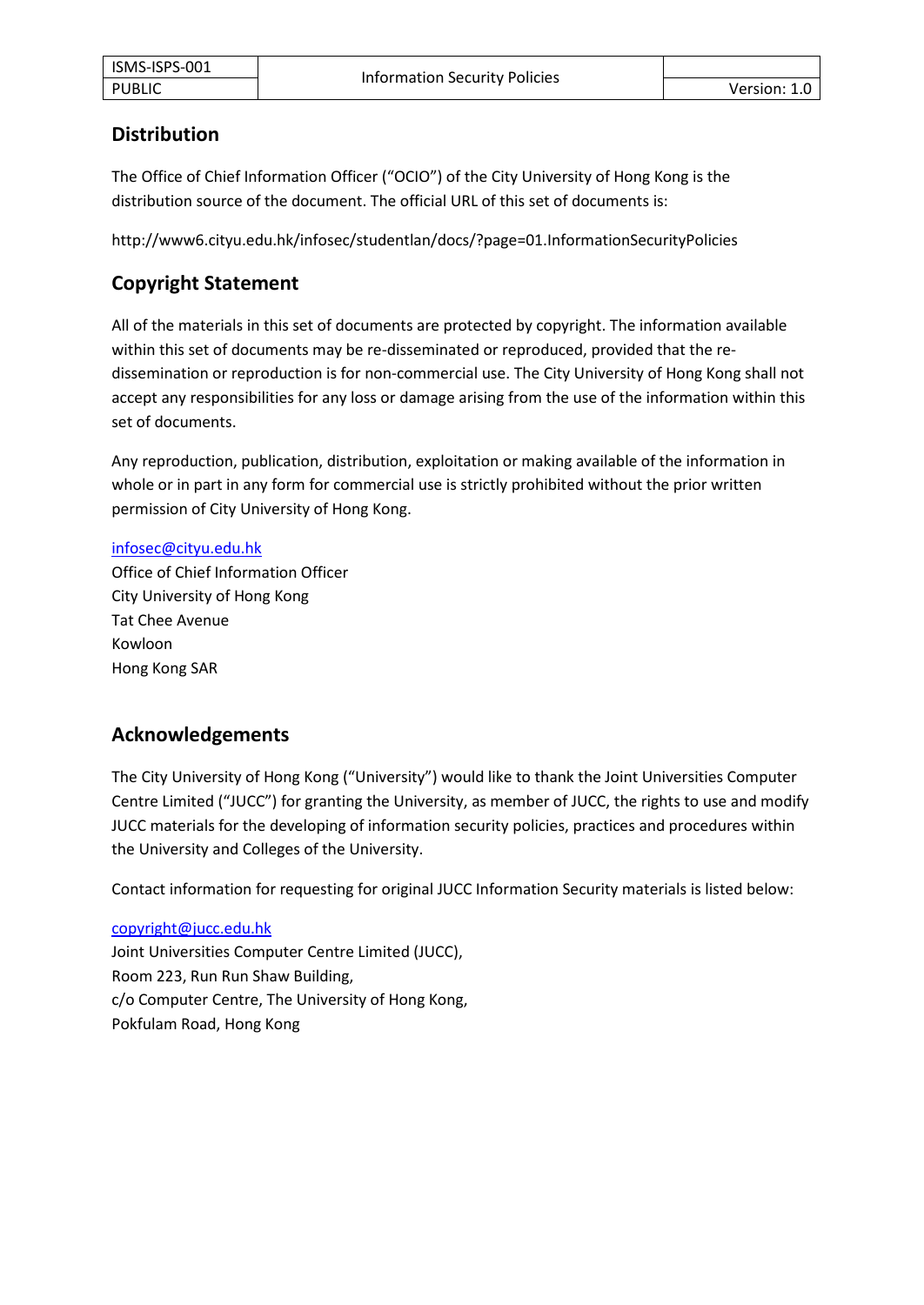# Contents

| 1.  |       |  |
|-----|-------|--|
| 2.  |       |  |
| 3.  |       |  |
| 4.  |       |  |
| 5.  |       |  |
|     | 5.1.  |  |
|     | 5.2.  |  |
|     | 5.3.  |  |
| 6.  |       |  |
| 7.  |       |  |
| 8.  |       |  |
| 9.  |       |  |
| 10. |       |  |
|     | 10.1. |  |
|     | 10.2. |  |
|     | 10.3. |  |
| 11. |       |  |
|     | 11.1. |  |
|     | 11.2. |  |
| 12. |       |  |
|     | 12.1. |  |
|     | 12.2. |  |
| 13. |       |  |
| 14. |       |  |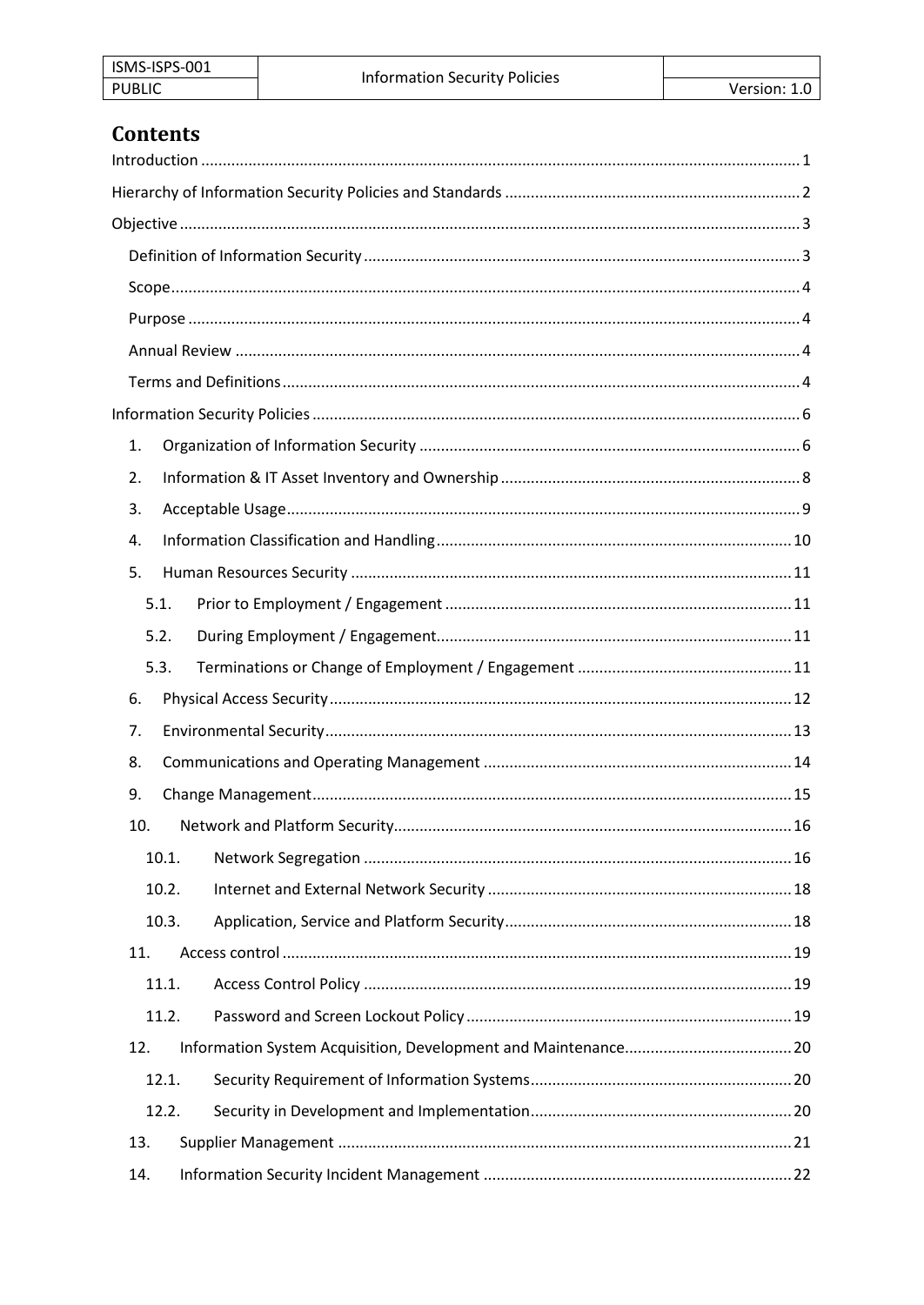| ISMS-ISPS-001 | <b>Information Security Policies</b>                               |              |
|---------------|--------------------------------------------------------------------|--------------|
| <b>PUBLIC</b> |                                                                    | Version: 1.0 |
|               |                                                                    |              |
| 14.1.         |                                                                    |              |
| 14.2.         | Information Security Incident Reporting and Response Procedure  22 |              |
| 14.3.         |                                                                    |              |
| 14.4.         |                                                                    |              |
| 15.           |                                                                    |              |
| 16.           |                                                                    |              |
| 16.1.         |                                                                    |              |
| 16.2.         |                                                                    |              |
| 16.2.1.       |                                                                    |              |
| 16.2.2.       |                                                                    |              |
| 16.2.3.       |                                                                    |              |
| 16.3.         |                                                                    |              |
| 17.           |                                                                    |              |
|               |                                                                    |              |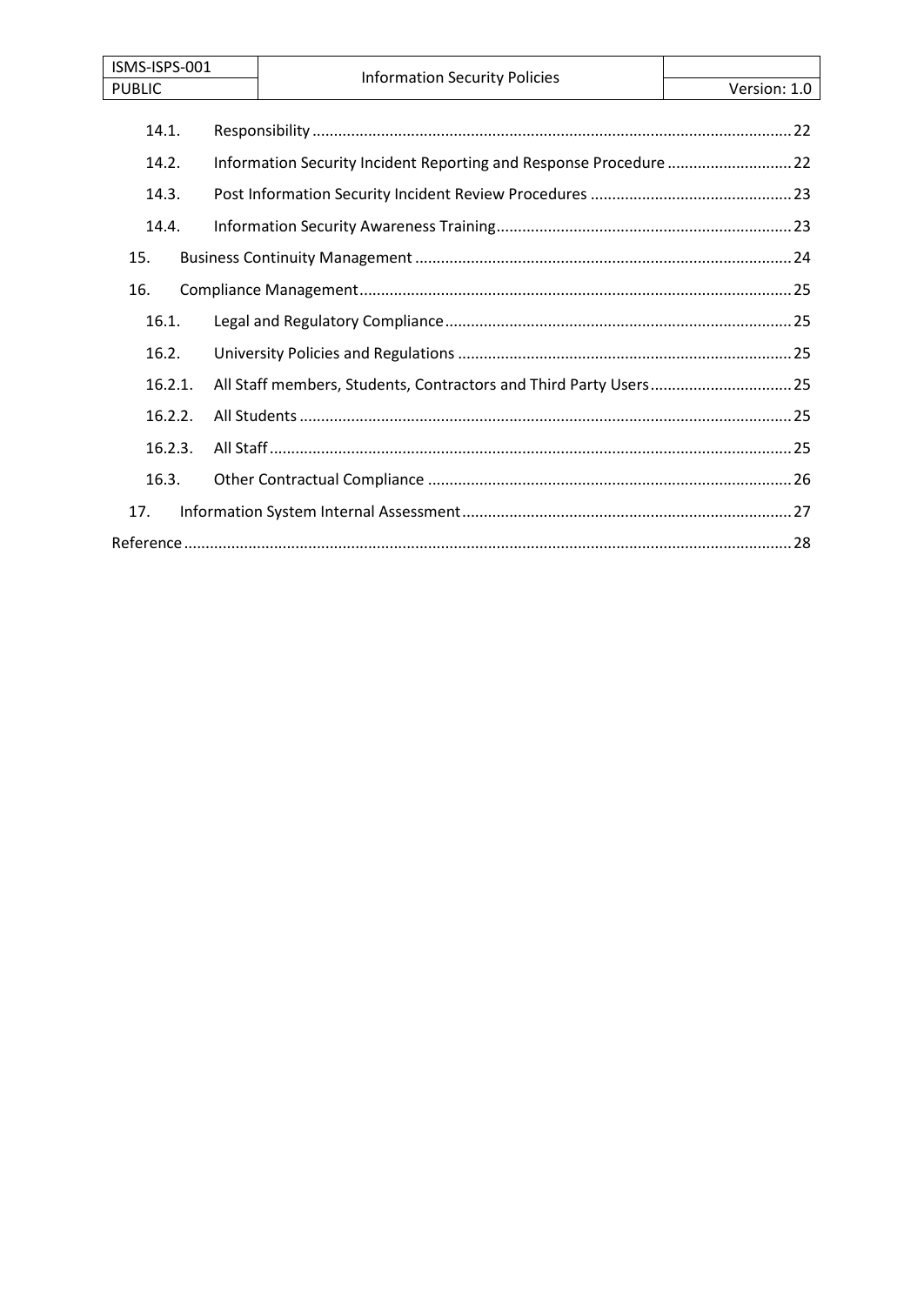## <span id="page-5-0"></span>**Introduction**

The continuity of the City University of Hong Kong ("University") is highly dependent upon the way which the information resources are managed. The principles used in setting the foundations for the policies governing information security management are:

- Information resources that support information processing are important assets ("information assets") which must be appropriately protected from accidental or intentional compromise.
- The confidentiality, integrity and availability of information assets are essential for ensuring legal compliance and for maintaining competitive edge and the image of the University.
- Information assets are provided to support business processes and should be used to derive benefit for the University.
- All personnel who use information assets have a responsibility to protect them, and to minimize the risks that might result from inappropriate use.

Throughout the document the terms MUST, SHALL and SHOULD are used carefully. "Musts" and "shalls" are mandatory and not negotiable; "shoulds" are goals for the University. The terms "data", "information" and "information asset" are used interchangeably in the documents.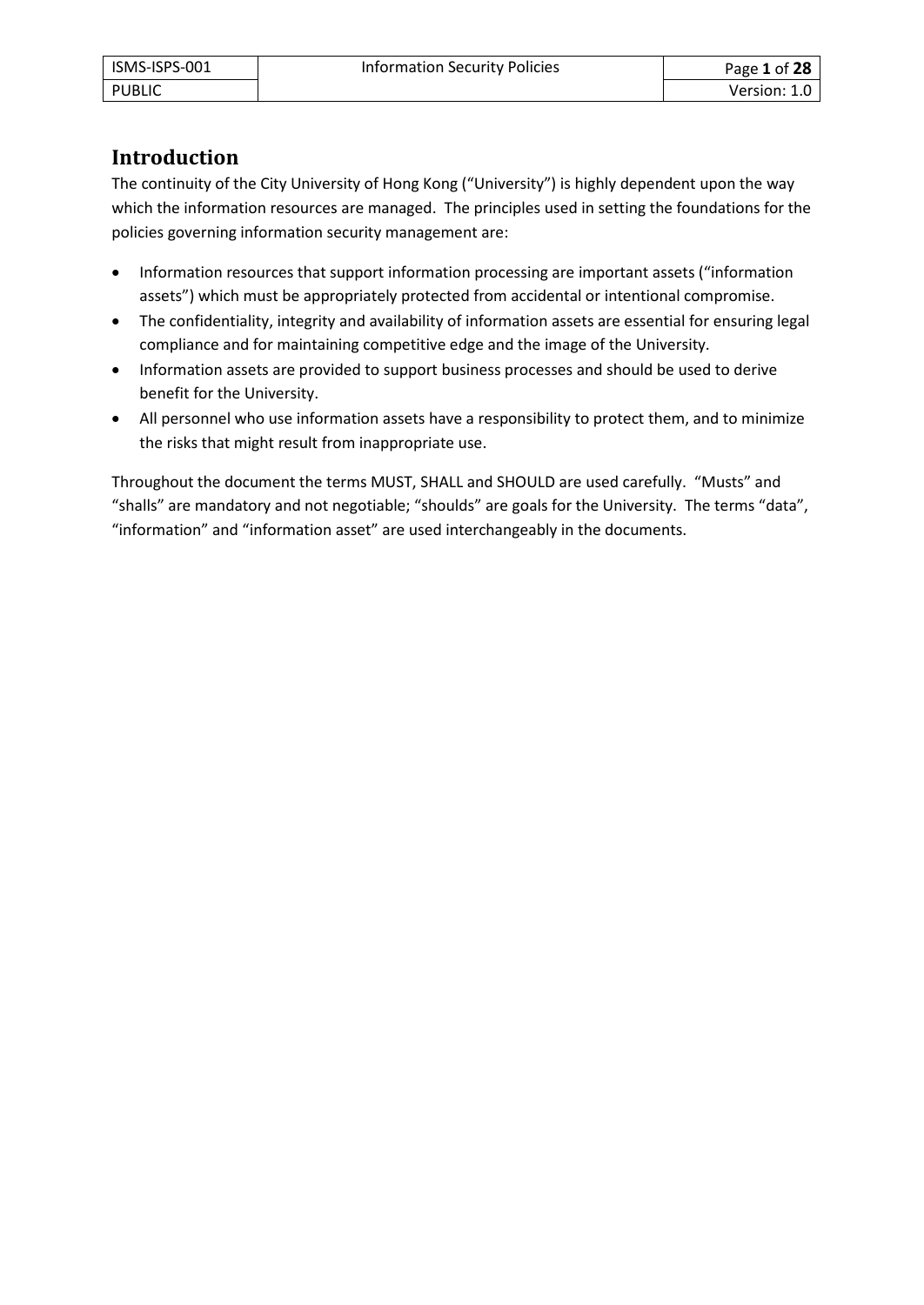| ISMS-ISPS-001 | <b>Information Security Policies</b> | Page 2 of 28 |
|---------------|--------------------------------------|--------------|
| PUBLIC        |                                      | Version: 1.0 |

## <span id="page-6-0"></span>**Hierarchy of Information Security Policies and Standards**

The set of Information Security Policies and Standards consists of documents with different levels of details:

#### • **Policies**

Policies are high-level statements driven by the University's requirements. They are technology and process independent statements setting the general principles, goals and objectives for the University. They are not statements of how the goals and objectives will be accomplished.

#### • **Standards**

Standards are the next level in the hierarchy with increasing levels of detail for business requirements.

Standards still remain platform independent. They are directed to the implementation of policies for specific subject areas. Standards can be further broken down into two types, with varying levels of latitude in their implementation.

- o "**Requirements**" are activities that must be followed there is no leeway within a requirement.
- o "**Guidelines**" are not as stringent as requirements guidelines should be followed, unless there is a compelling business reason for not doing so (for example, if there are specific legal requirements within a jurisdiction prohibiting the implementation of such a requirement, then there is a compelling business justification for not implementing the standard.)

#### • **Procedures**

Procedures are process-level and/or platform-specific instructions for implementing Policies and Standards. One standard may require multiple procedures – one for each platform to satisfy the standard. For example, a standard dealing with password length would require procedures at least one separated for each platforms – Solaris, AIX, Windows, AS400 etc. – where that standard is implemented.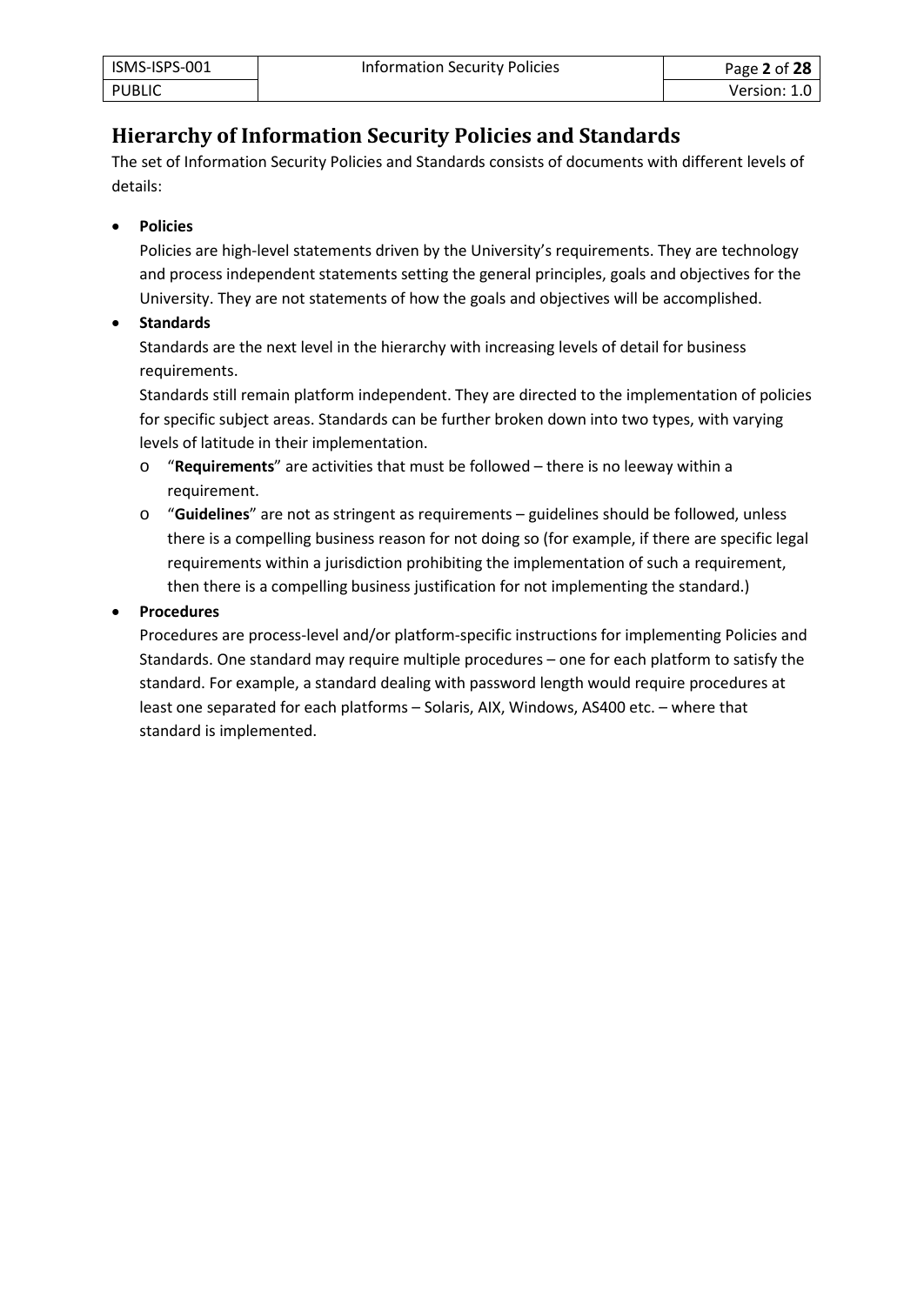## <span id="page-7-0"></span>**Objective**

The objective of this "Information Security Policies" document is to define the principles to which all users of information assets in any form owned by or entrusted to the University. The principles cover the following areas:

- Defining the confidentiality, integrity and availability requirements for data and information resources used to support the University's objectives.
- Ensuring that the security requirements of those data and information resources are effectively communicated to individuals who come in contact with such information.
- Using, managing and distributing those data and information resources in any form (electronic or physical) in a manner that is consistent with their confidentiality, integrity and availability requirements.

In addition, this document also sets out the Information Security Governance Framework of the University based on international standard on information security, International Organization for Standardization ("ISO") 27001.

## <span id="page-7-1"></span>**Definition of Information Security**

Information security is critical to protect information and information resources from unauthorized access, use, disclosure, disruption, modification, or destruction and it is applicable to the lifecycle of the information from creation, use, transfer, storage to disposal.

Information security is primarily concerned with the confidentiality, integrity and availability of data regardless of the form the data may take: digital (e.g. data files), material (e.g. printed papers), or unrepresented information (e.g. knowledge of internal affairs). These include text, picture, audio and video and covers information transmitted by mail, email, oral communication, telephone etc.

The University requires appropriate control measures for all forms of information to ensure their confidentiality, integrity and availability and avoid breaches of any law, statutory, regulatory or contractual obligations, and of any security requirements.

- **Confidentiality**. Protecting information from unauthorized access or disclosure
- **Integrity**. Protecting information from unauthorized or improper modification and destruction
- **Availability**. Ensuring timely and reliable access to and use of data and information resources.

The University shall also adopt control measures to ensure the authenticity, accountability, nonrepudiation, and reliability of information and information services depending on circumstances.

- **Authenticity**. Assuring the correctness of the claimed identity of an entity.
- **Accountability**. Assuring the traceability and responsibility of an entity for its actions and decisions.
- **Non-repudiation**. Preventing the future false denial of involvement by any entities.
- **Reliability**. Assuring the correctness of service, and behavior and result of service is consistent and predictable.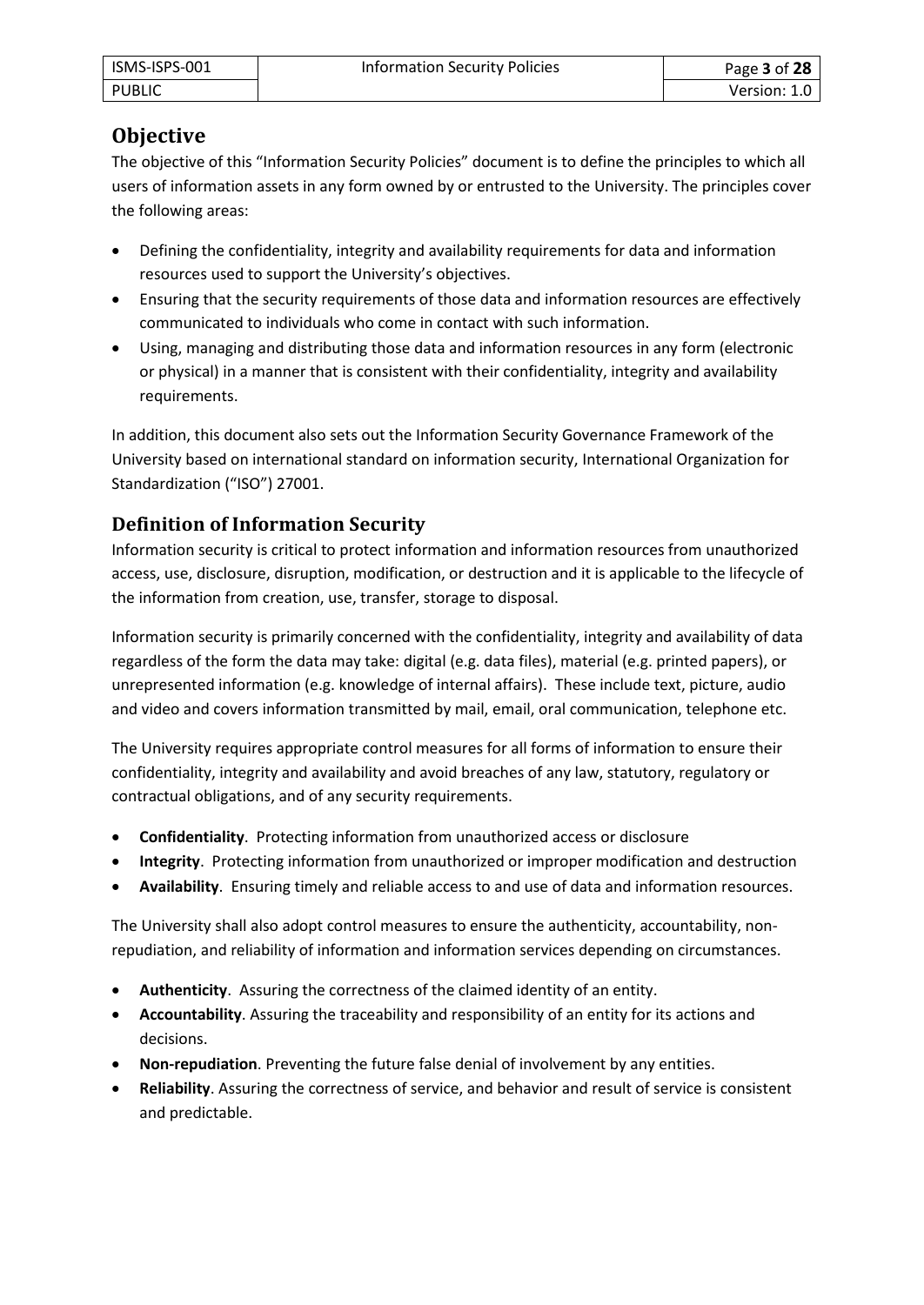| ISMS-ISPS-001 | <b>Information Security Policies</b> | Page 4 of 28 |
|---------------|--------------------------------------|--------------|
| <b>PUBLIC</b> |                                      | Version: 1.0 |

## <span id="page-8-0"></span>**Scope**

This document is used as the University-wide Information Security Policies and all activities performed relating to the information resources must comply with the policies unless a written approval was obtained from the Information Strategy and Governance Committee ("ISGC"), which is the approval body of this standard. Also, this policy must be published and communicated to the University's staff members, students and relevant external parties.

## <span id="page-8-1"></span>**Purpose**

The purpose of these policies and standards is to ensure that due care is exercised in protecting the University's information assets. Due care is defined as the economical and practical protection of information at a level commensurate with its value. The value of the information is determined by considering not only the cost of its development, but also its non-monetary value, including intangible worth (e.g. intellectual property and competitive value) and rights of personnel affected (e.g. privacy). The value of information can also be impacted by its misuse. Good Information security can facilitate cost avoidance through the prevention of misuse.

## <span id="page-8-2"></span>**Annual Review**

The Information Security Unit ("ISU") in the Office of the Chief Information Officer ("OCIO") is responsible for the reviews and updates of this document from time-to-time to keep up with any changes in this policy.

## <span id="page-8-3"></span>**Terms and Definitions**

For the purpose of this set of documents, the following terms will be used:

#### **Asset owner**

Asset owner is the person or group of people identified by management as having responsibility for the maintenance of the security of that asset. The asset owner may change during the lifecycle of the asset.

The owner does not normally or necessarily personally own the asset. In most cases the employing organization, its customers or suppliers will be the entity with property rights to the asset.

The terms asset owner, asset controller, and asset custodian are used interchangeably. Information is one type of asset.

#### **Asset**

Asset is anything that has value to the University. There are many types of assets, including:

- information;
- software, such as a computer program;
- physical, such as computer;
- services;
- people, and their qualifications, skills, and experience; and
- intangibles, such as reputation and image.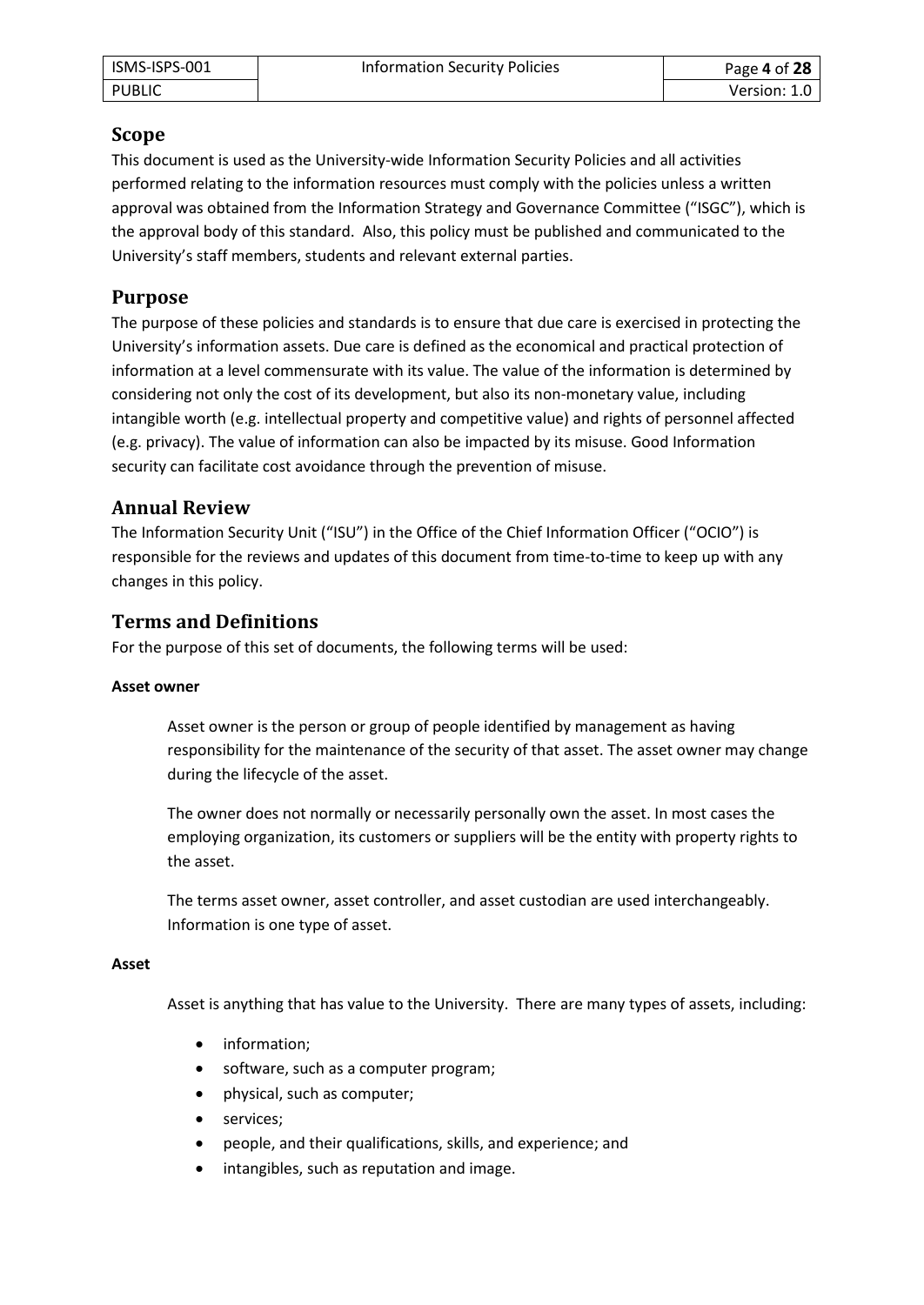| ISMS-ISPS-001 | <b>Information Security Policies</b> | Page 5 of 28 |
|---------------|--------------------------------------|--------------|
| <b>PUBLIC</b> |                                      | Version: 1.0 |

#### **IT asset**

IT asset is the asset that related to the processing of digital information. Types of IT asset include hardware, software, digital storage media, IT services, etc.

#### **Information asset**

Information asset is one type of asset and IT asset. Information assets are knowledge or data that has value to the University regardless of form or format.

#### **Information resources**

All data, information as well as the hardware, software, personnel and processes involved with the storage, processing and output of such information. This includes data networks, servers, PC's, storage media, printers, photo copiers, fax machines, supporting equipment, and back-up media.

The terms and definitions listed in BS ISO/IEC 27000:2009 [1] will be also used.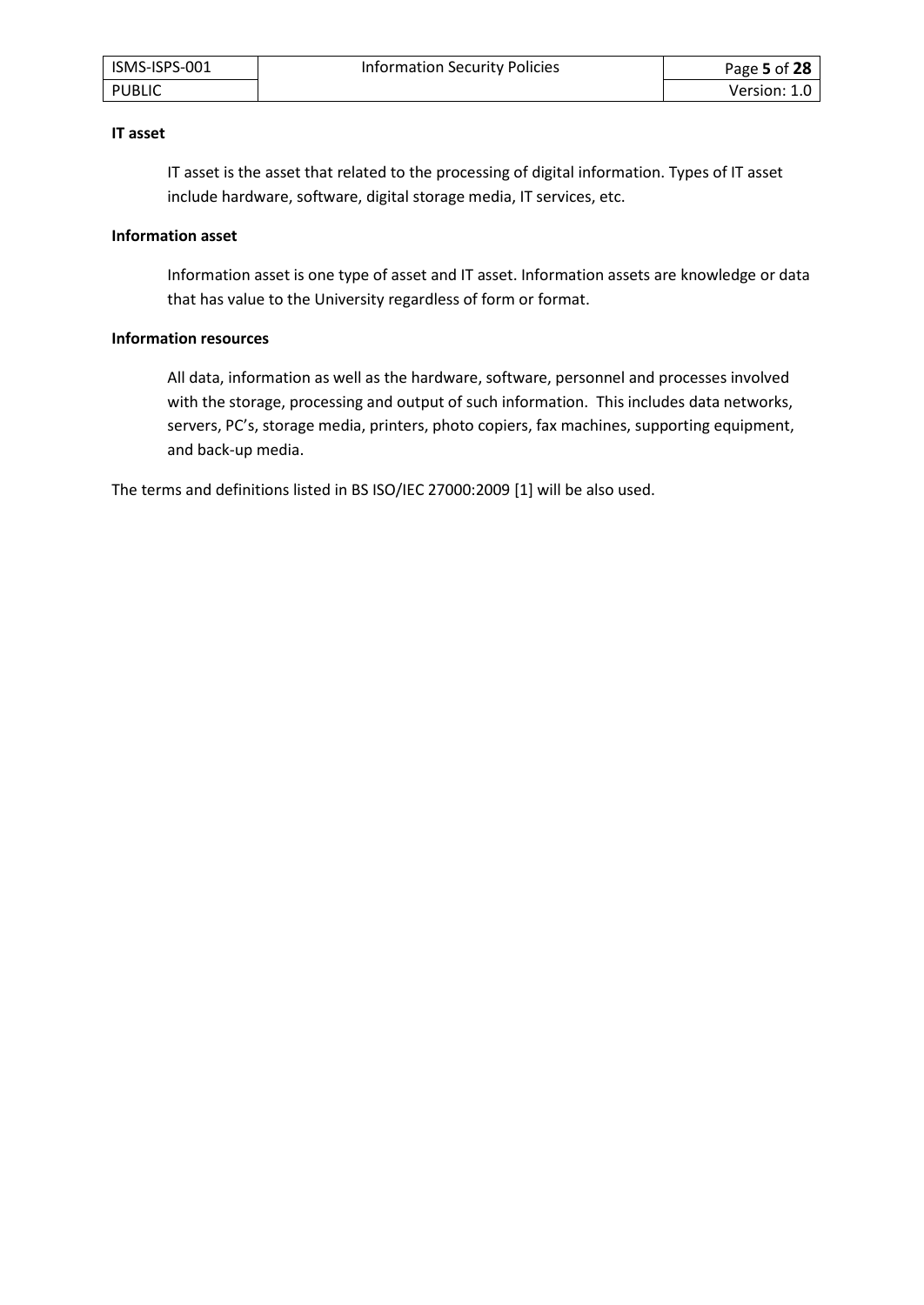## <span id="page-10-0"></span>**Information Security Policies**

## <span id="page-10-1"></span>**1. Organization of Information Security**

Each member of the University, including staff members, students, contractors and other thirdparties, that are contractually engaged with the University are responsible for the security and protection of information resources over which he or she has control. He or she is obliged to adhere to the University's information security policies, standards, guidelines and procedures, and protect information resources from unauthorized intrusions, malicious misuse, or inadvertent compromise; and to preserve physical and logical integrity of these information resources.

The following bodies in the University are responsible for the governance of the Information Security in the University:

- "**Information Strategy and Governance Committee**" (ISGC). This is the top-most authority in the Information governance structure of the University. It represents the management of the University and is responsible for endorsing the policies, guidelines, rules and regulations governing the IT provision in the University. It is also responsible for making recommendations on resource and budget allocations to the campus for IT-related initiatives to the University and the monitoring and reviewing of the implementation of IT initiatives.
- "**Information Security Task Force**" (ISTF). It is the body for reviewing, and collecting the opinions on this University's Information Security Policies and Standards ("ISPS"), ISTF consists of members from key units such as Central IT, Internal Audit Office, etc.
- **"Central IT"**. It comprises the Office of the Chief Information Officer ("OCIO"), the Computing Services Centre ("CSC") and the Enterprise Solutions Office ("ESU"). The Central IT, while maintaining the University-wide ISPS, is also responsible for meeting the requirements in this ISPS.
	- o The OCIO is responsible for the strategic development and co-ordination of all information services and technology in the University.
	- o The CSC is officially responsible for the provision of central computing facilities and technical services including rendering to computer and network in the University.
	- o The ESU is responsible for implementing and managing the University's central information systems. The ESU works in partnership with departments to integrate information technology into administrative processes.
- **"Information Security Unit" (ISU)**. It is a Unit under the OCIO. It is responsible for all security related activities. ISU is also responsible for the annual review of the University-wide ISPS, and recommending changes and enhancements to the ISTF.
- **"Academic Departments", "Administrative Units" and "Research Centers"**. The University comprises of many academic departments, administrative units and research centers. In this set of documents, all these will be collectively referred as "**University Units**".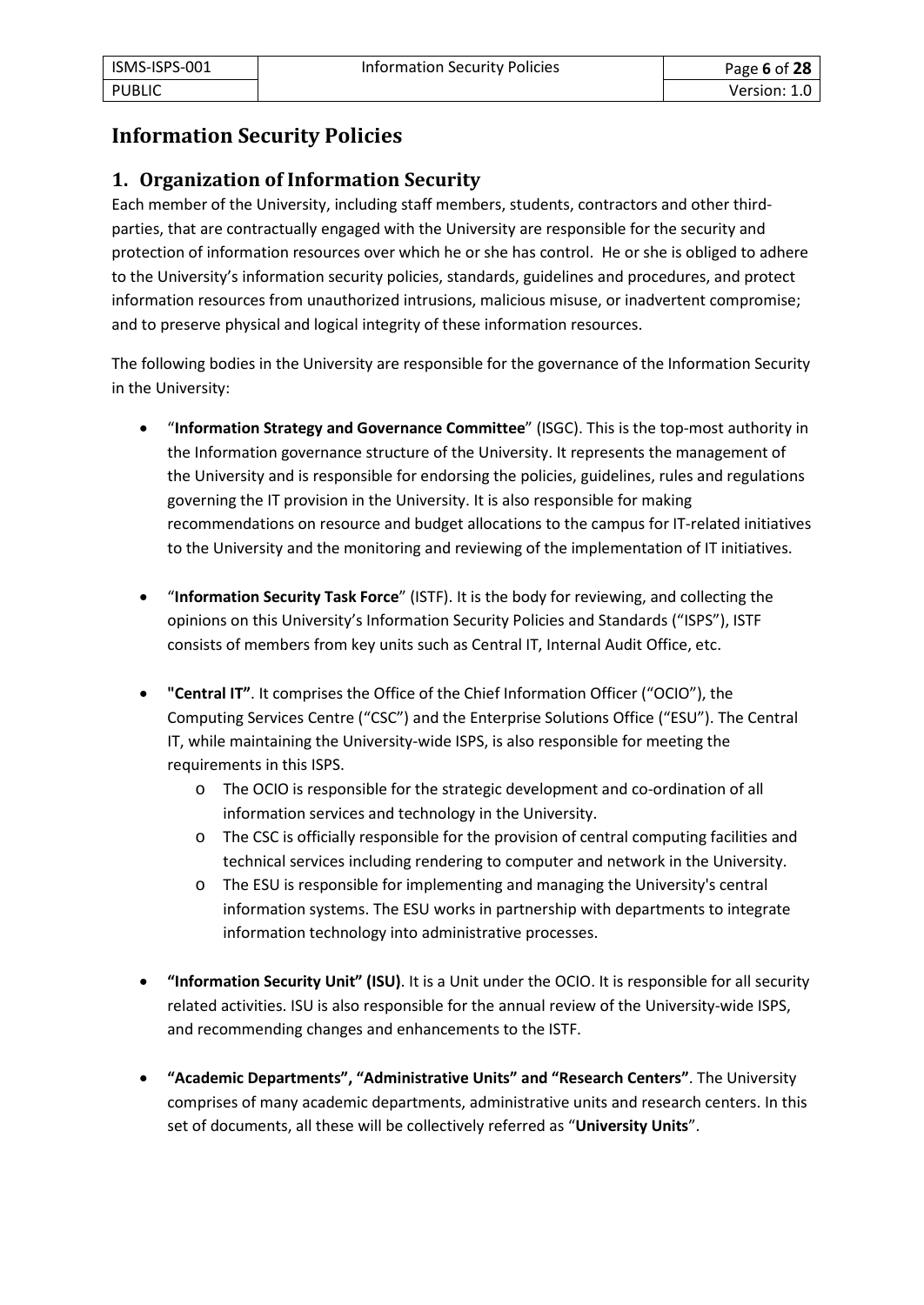- **"Departments" and "Departmental Information Technology Support Units" (Departmental ITSU)**. The Departments use the University's information in their daily operations. Some of the Departments maintain their own departmental IT functions and staff members to meet the specific departmental needs. Head of departments or their delegates shall ensure the conformity of their use of information and information resources to the University-wide ISPS.
- **"System Owner".** System Owner is an individual or an entity, which is responsible for the overall procurement, production, development, modification, maintenance, use of the system. While the System Owner has final responsibility for proper operation of the system, the System Owner could delegate some of the operational tasks to a System Custodian. System owner is also known as System Controller.
- "**System Custodian**". System Custodian is an individual or entity, which is responsible for the development, production, operation, modification and maintenance of the system according to the requirements from the System Owner. The System Custodian neither owns the system nor the information in the system. The System Custodian has limited authority, and is not normally authorized to make decisions on use of the system. For instance, the system custodian is not authorized to make decision on granting or revoking access to system and information in system.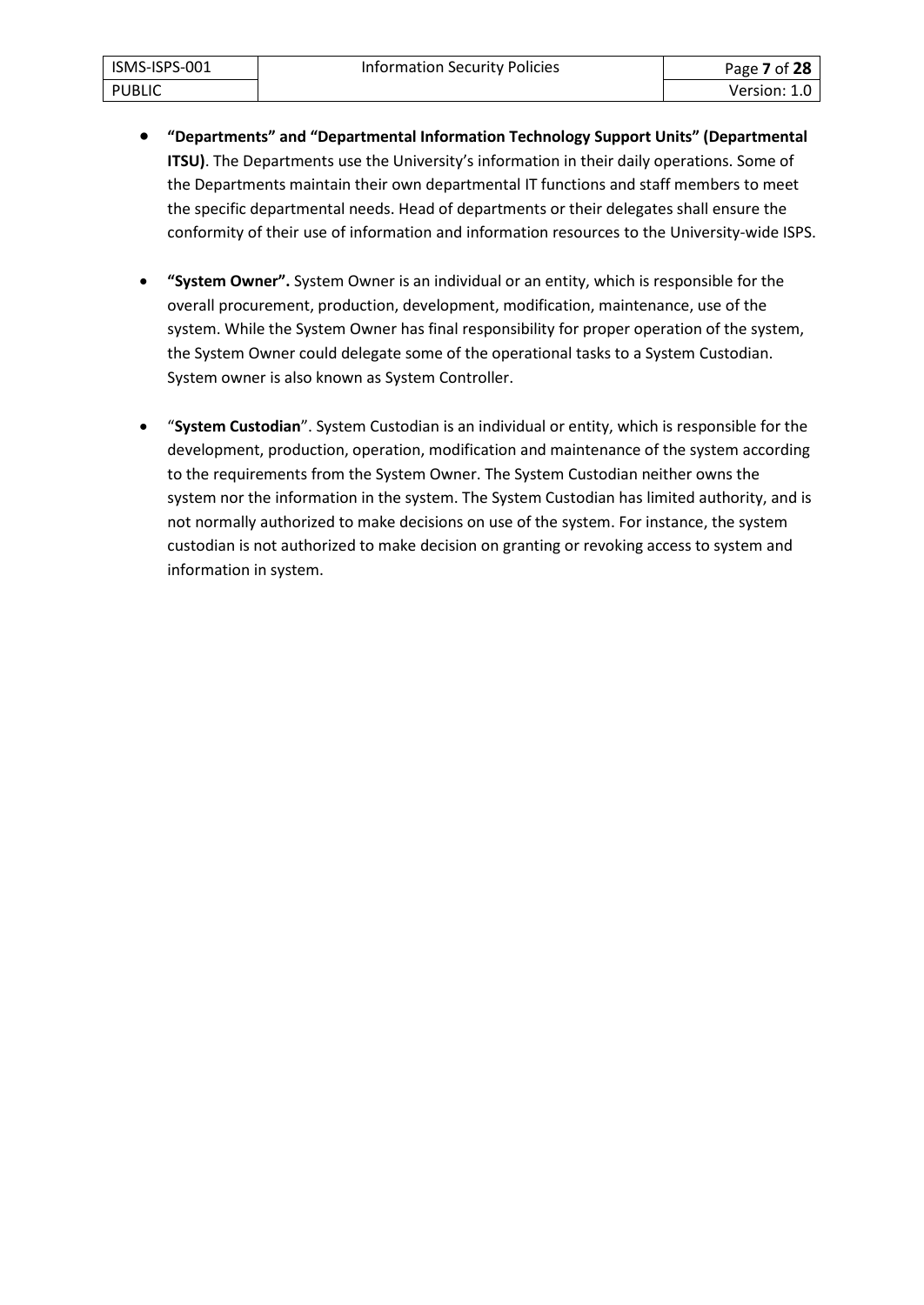| ISMS-ISPS-001 | <b>Information Security Policies</b> | Page 8 of 28 |
|---------------|--------------------------------------|--------------|
| PUBLIC        |                                      | Version: 1.0 |

## <span id="page-12-0"></span>**2. Information & IT Asset Inventory and Ownership**

An inventory list of important assets associated with information resources must be properly documented and maintained for record-keeping and auditing purposes.

The establishment of roles, responsibilities and accountabilities are needed for proper management and protection of the University's information assets.

All information and IT assets obtained by the University, used for work-related purpose, or storing the University's Information are subject to the University's control. They can only be disposed in accordance with the requirement defined in Section "4) Information Classification and Handling" policy of this document.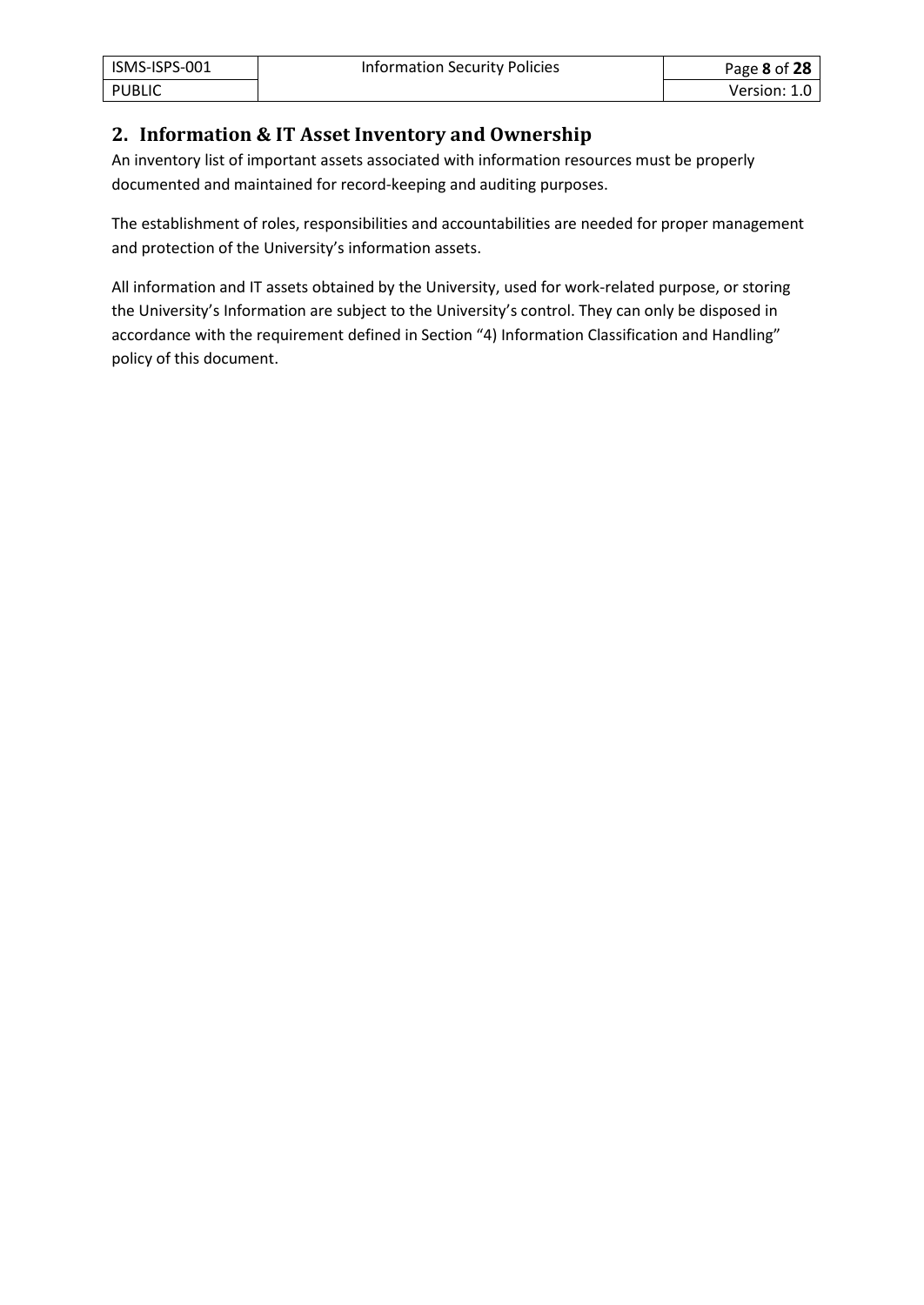## <span id="page-13-0"></span>**3. Acceptable Usage**

The University values academic and intellectual freedom and encourages the use of the University's information resources to support the University's affairs and its mission of education, service and research. Priority must be given to the use of the information resources for the official affairs of the University.

The University recognizes the trend and demand of "Bring Your Own Device" (BYOD). Regardless of the ownership, "Information resources" means all information and communications technology; hardware and software; data and associated methodologies; infrastructure and devices that are:

- controlled or operated by the University;
- connected to the University's network;
- used at or for the University's activities;
- brought onto the University's facilities.

Information resources include but not limited to:

- Computers and mobile devices such as desktops, laptops, tablets, Smartphones, Personal Digital Assistances ("PDAs"));
- Computer systems such as the University's information systems and applications;
- Storage devices such as Universal Serial Bus ("USB") flash memory devices, Compact Discs ("CDs"), Digital Versatile Discs ("DVDs"), floppy disks, network multi-function printers with builtin memory for caching printouts or storing scanned images;
- Telecommunication equipment such as switches, routers, Private Branch Exchange ("PBX") systems and phones, VoIP systems and phones;
- Networks such as Intranet and Internet via wired or wireless connections;
- Software, databases and any other similar technologies as they come into use; and
- Information or data stored in any carriers, service providers and third parties.

The use of information resources, including their handling and storage, must be legal and must be of the highest ethical standards, and must not involve with activities and/or material(s) unacceptable to the University's environment which include, but not limited to acts of a malicious or nuisance nature, invasion of privacy, violation of copyright and licensing, harassment, bullying, hacking, altering the settings on any information resources without authorization, plagiarism, impersonation/identity theft, spoofing, or cheating in an examination.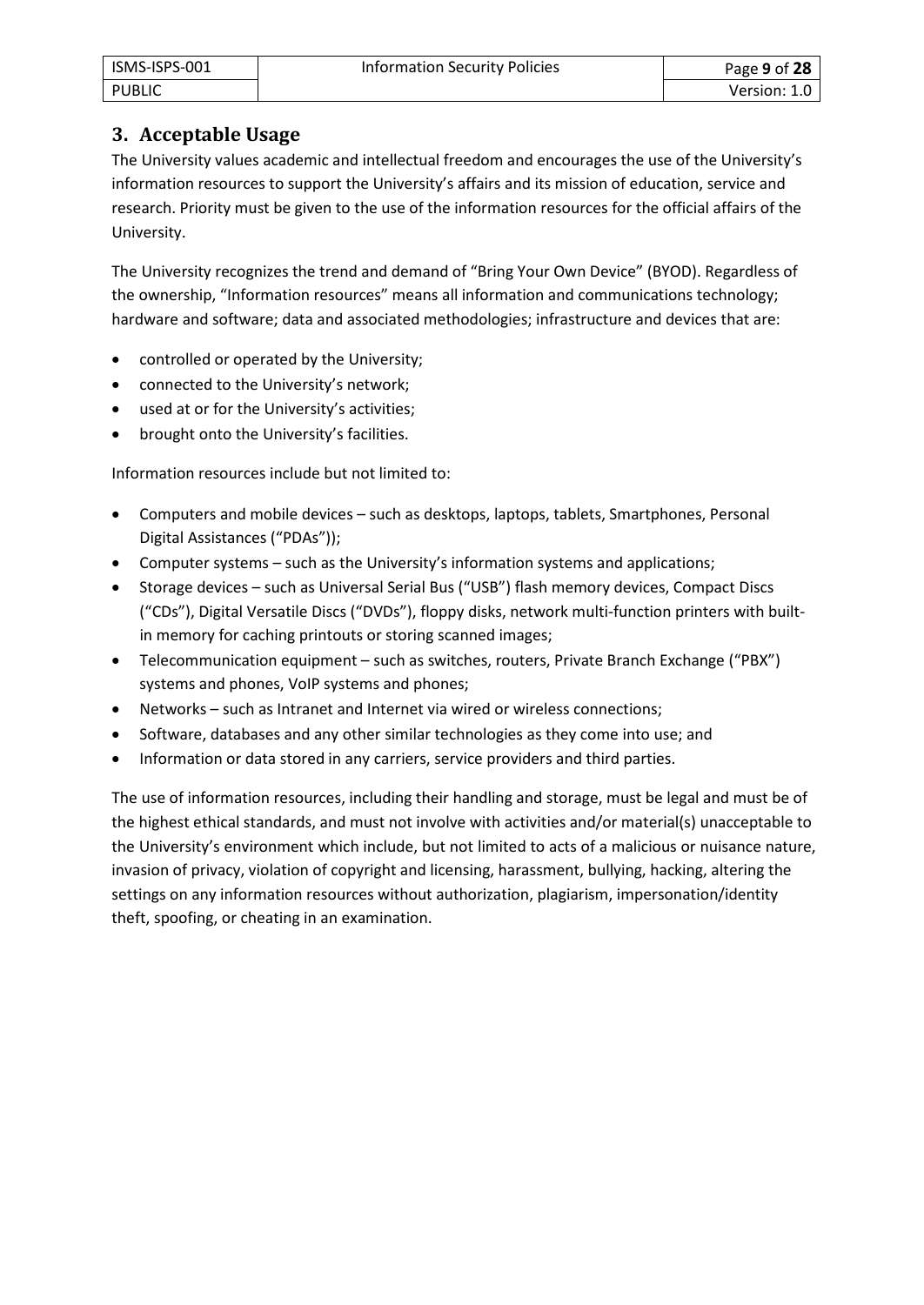| ISMS-ISPS-001 | <b>Information Security Policies</b> | Page 10 of 28 |
|---------------|--------------------------------------|---------------|
| PUBLIC        |                                      | Version: 1.0  |

## <span id="page-14-0"></span>**4. Information Classification and Handling**

The University must classify all its information into appropriate levels (e.g. restricted, confidential, internal and public) to indicate the need, priority and degree of protection required.

The following classification levels shall be used for classifying the University's information assets:

• **RESTRICTED**. This classification applies to sensitive information that is strictly restricted by the University, the government or any other agreements between the University and third parties (including the government).

Throughout the scope of this set of Information Security Policies and Standards, the terms "**RESTRICTED**" and "**SECRET**" are used interchangeably.

- **CONFIDENTIAL**. This classification applies to sensitive information that is intended for use by authorized personnel within the University.
- **INTERNAL**. This classification applies to information that is intended for internal use within a department or the University.
- **PUBLIC**. This classification applies to information that has been approved by authorized parties within the University for Public Consumption.

Every member of the University has responsibilities to consider security during the entire life-cycle of information in the course of their works.

The University has defined retention periods for certain kinds of information. Each member of the University shall observe these requirements. Section "16.2) University Policies and Regulations" of this document listed some sources of the University's Policies.

Each University Unit should establish procedures appropriate to the information held and processed by it, and ensure that all staff members and students are aware of those procedures.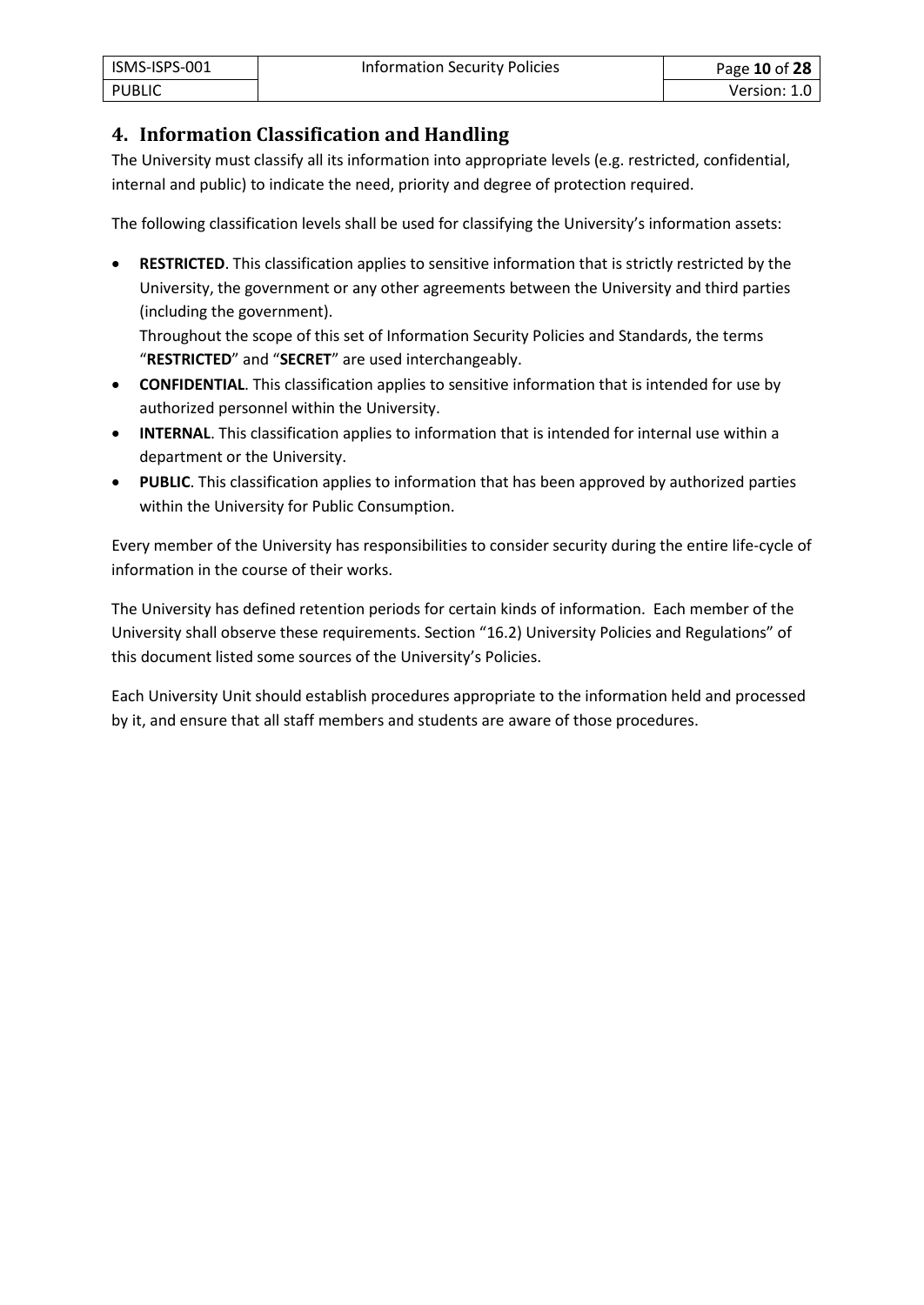#### <span id="page-15-1"></span><span id="page-15-0"></span>**5.1. Prior to Employment / Engagement**

The University's staff members, students, contractors and third party users must understand their responsibilities and must be suitable for the roles they are considered for in handling or use of information assets. The University must implement appropriate controls to reduce the risk of theft, fraud or misuse of the University's information assets and resources.

- **Roles and responsibilities**. All the University's staff members, students, contractors and third party users are obliged to follow the security roles and responsibilities defined and documented by the University, and their respective University Units.
- **Screening**. Pre-employment screening is a mandatory requirement for candidates whose roles or positions may have access to sensitive information.
- **Undertaking**. All the University's staff members must agree to and sign a Confidentiality Pledge to indicate that they fully understand their responsibilities with respect to information security, and agree to comply with the University's ISPS.

#### <span id="page-15-2"></span>**5.2. During Employment / Engagement**

The University's staff members, students, contractors, and third party users shall be aware of information security threats and concerns; and of their responsibilities and liabilities; and are expected to be properly equipped to support the University-level ISPS in the course of their normal work or studies, and to reduce the risk of human error.

- **Management responsibilities**. The University's management is responsible for ensuring that all the University's staff members, students, contractors, and third party users shall comply with the University's ISPS.
- **Information security awareness, education and training**. All the University's staff members, students, contractors and third party users should receive appropriate information security awareness training and regular updates of the University's ISPS relevant to their job functions.
- **Disciplinary process**. All the University's staff members, students, contractors, and third party users who have committed a security breach are subject to the University's disciplinary actions.

#### <span id="page-15-3"></span>**5.3. Terminations or Change of Employment / Engagement**

The University's staff members, students, contractors, and third party users shall exit or change employment / engagement relationship with the University in an orderly manner.

- **Return of assets**. All the University's staff members, students, contractors and third parties must return all of the University's assets in their possession in condition acceptable to the University upon termination of employment, academic and contractual relationships.
- **Removal of access rights**. Access rights to information and/or information resources must be removed or de-activated upon termination of the responsibility, employment, academic and contractual relationships.
- **Change of responsibility or employment**. The University shall manage change of responsibility or employment as well as the termination of employment or responsibility. The new responsibility or employment should be managed as described in Section 5.1.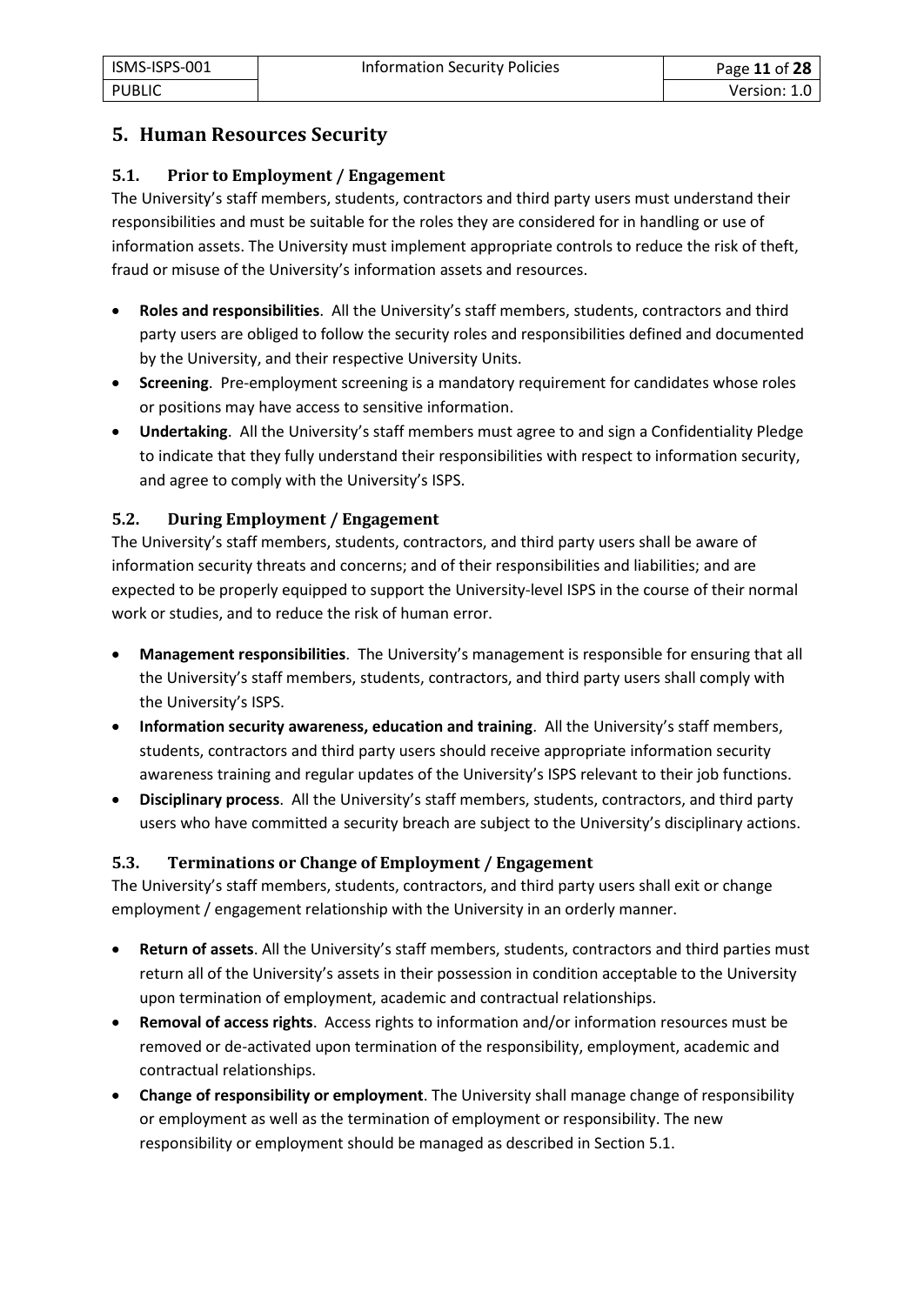| ISMS-ISPS-001 | <b>Information Security Policies</b> | Page 12 of 28 |
|---------------|--------------------------------------|---------------|
| PUBLIC        |                                      | Version: 1.0  |

## <span id="page-16-0"></span>**6. Physical Access Security**

The equipment, records, and data comprising IT operations represent a critical asset for the University and they must be protected adequately commensurate with their value, confidentiality, and criticality of the information or data stored or accessible and the identified risks. Physical access control over the University's information resources must be implemented and should include the following implementation elements:

- Equipment control (into and out of site);
- A facility (e.g. place, site, office and room) security plan;
- Physical entry control including an evacuation plan and information asset protection plan, as appropriate, during an emergency evacuation;
- Procedures for verifying access authorizations prior to physical access;
- Maintenance records, including but not limited to, records of infrastructure changes such as adding or deleting network segments, adding servers, etc.;
- Need-to-know procedures for personnel physical access;
- Sign-in for visitors (e.g. staff members, students, contractors) and escort, if appropriate; and
- Testing and revision of the physical access controls.

These apply to all information processing facilities and premises, including data center, general offices and premises of contractors performing service for the University.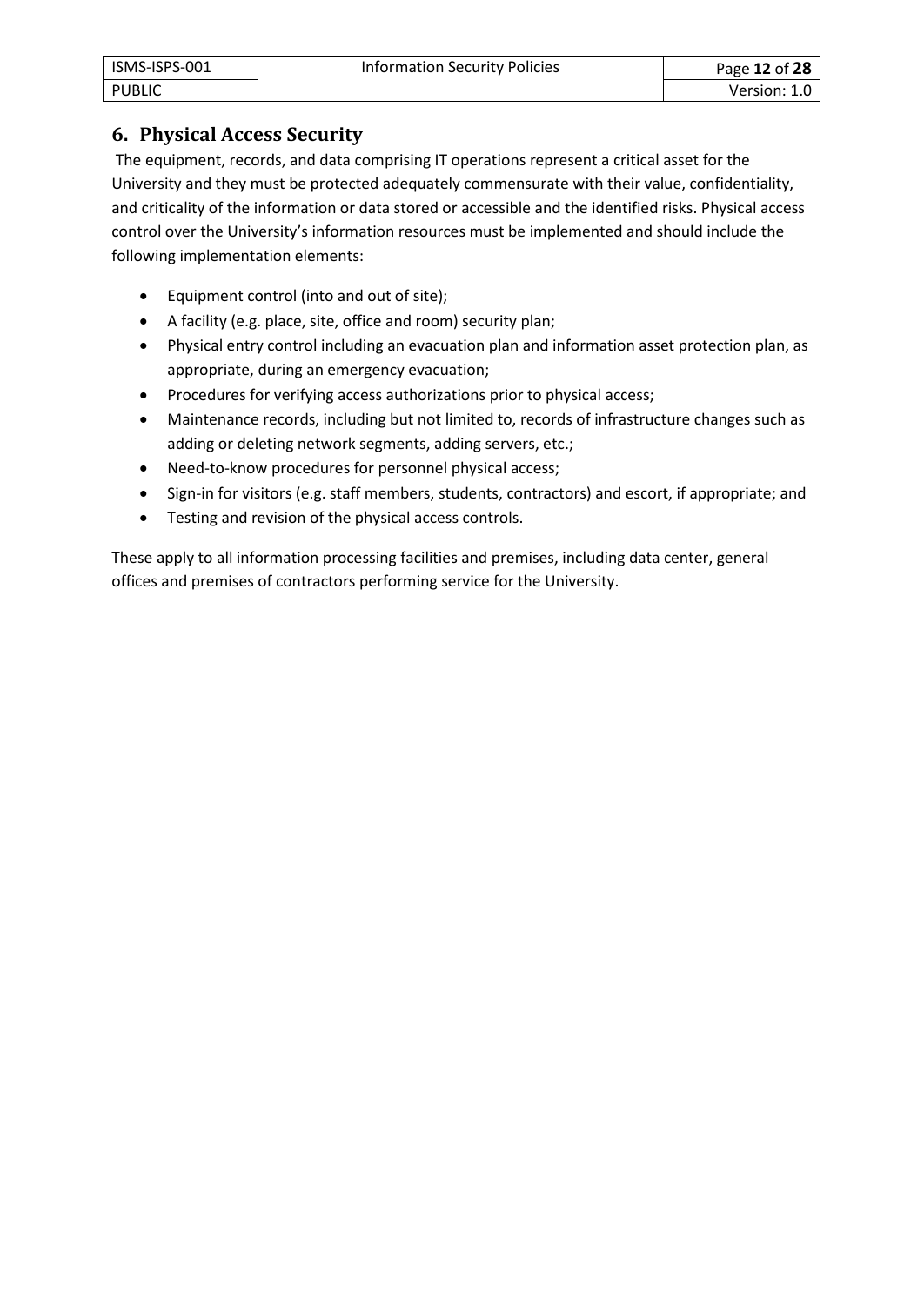| ISMS-ISPS-001 | <b>Information Security Policies</b> | Page 13 of 28 |
|---------------|--------------------------------------|---------------|
| PUBLIC        |                                      | Version: 1.0  |

## <span id="page-17-0"></span>**7. Environmental Security**

Environmental security is important for the University to ensure its investment is capable of meeting its performance and uptime objectives. The University's premises should be protected physically against damage from fire, flood, wind, earthquake, explosion, civil unrest, theft, robbery, vandalism, and other forms of natural and man-made risk.

Environmental monitoring of the following conditions must be carried out for all business critical systems and are strongly recommended for all other hosts and server systems:

- Air conditioning (temperature and humidity);
- Fire and smoke detection and control;
- Electrical power supply;
- Uninterrupted Power Supply ("UPS") installations;
- Water leakage;
- Alarm and emergency systems; and
- Loading, grounding and other structural protection.

The relevant faculties, controllers or custodians are responsible for ensuring that these conditions are complied with.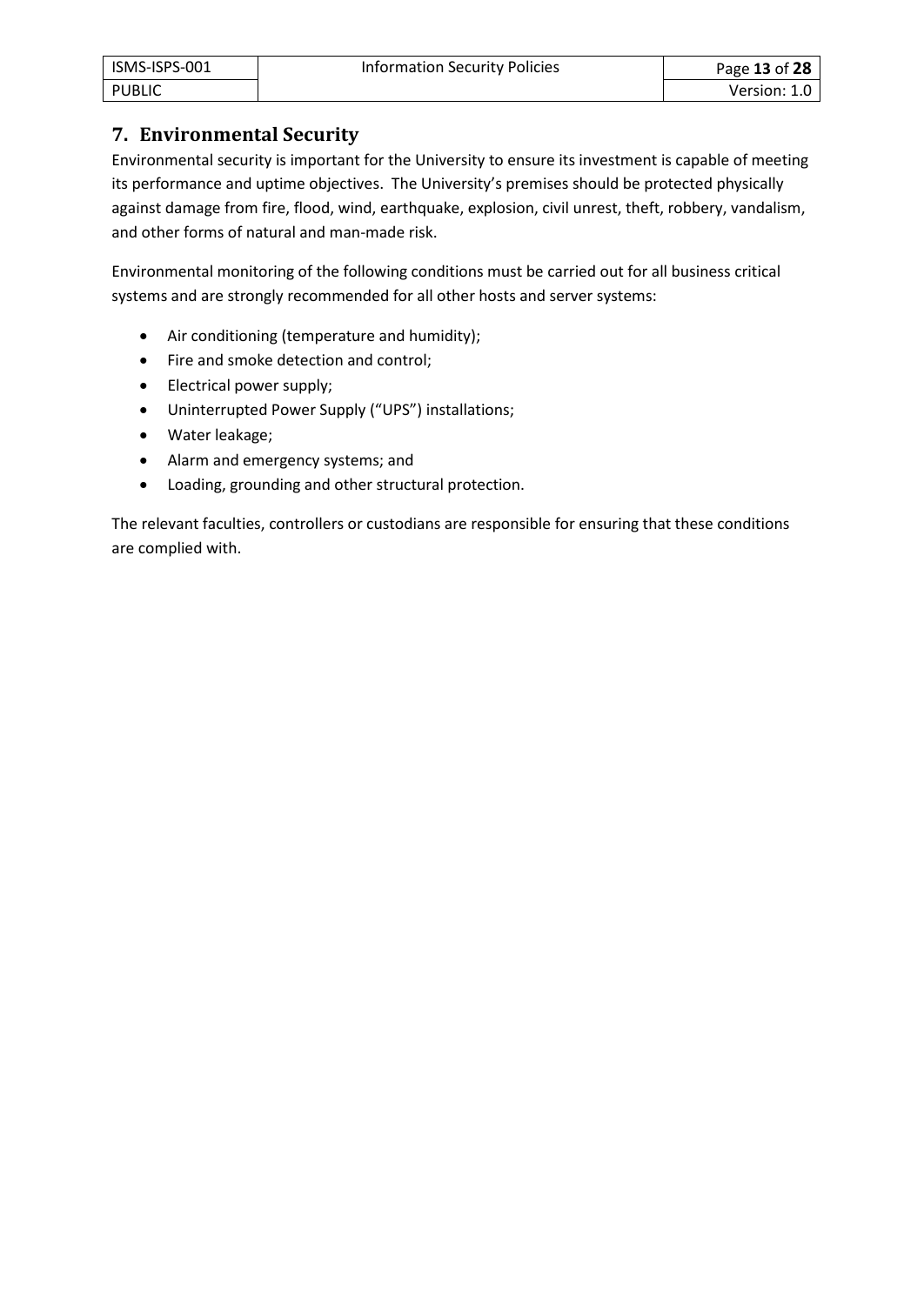| ISMS-ISPS-001 | <b>Information Security Policies</b> | Page 14 of 28 |
|---------------|--------------------------------------|---------------|
| <b>PUBLIC</b> |                                      | Version: 1.0  |

## <span id="page-18-0"></span>**8. Communications and Operating Management**

The University must ensure that the operational procedures for correct and secure handling of information resources are documented and made available to appropriate staff members and contractors. The level of detail should match the criticality of the information being processed and complexity of the operations concerned.

The University shall segregate the duties and areas of responsibility of staff members and contractors to reduce the risk of unauthorized or unintentional access, modification or misuse of information assets. The level of segregation should match the confidentiality and security requirements of the information being processed.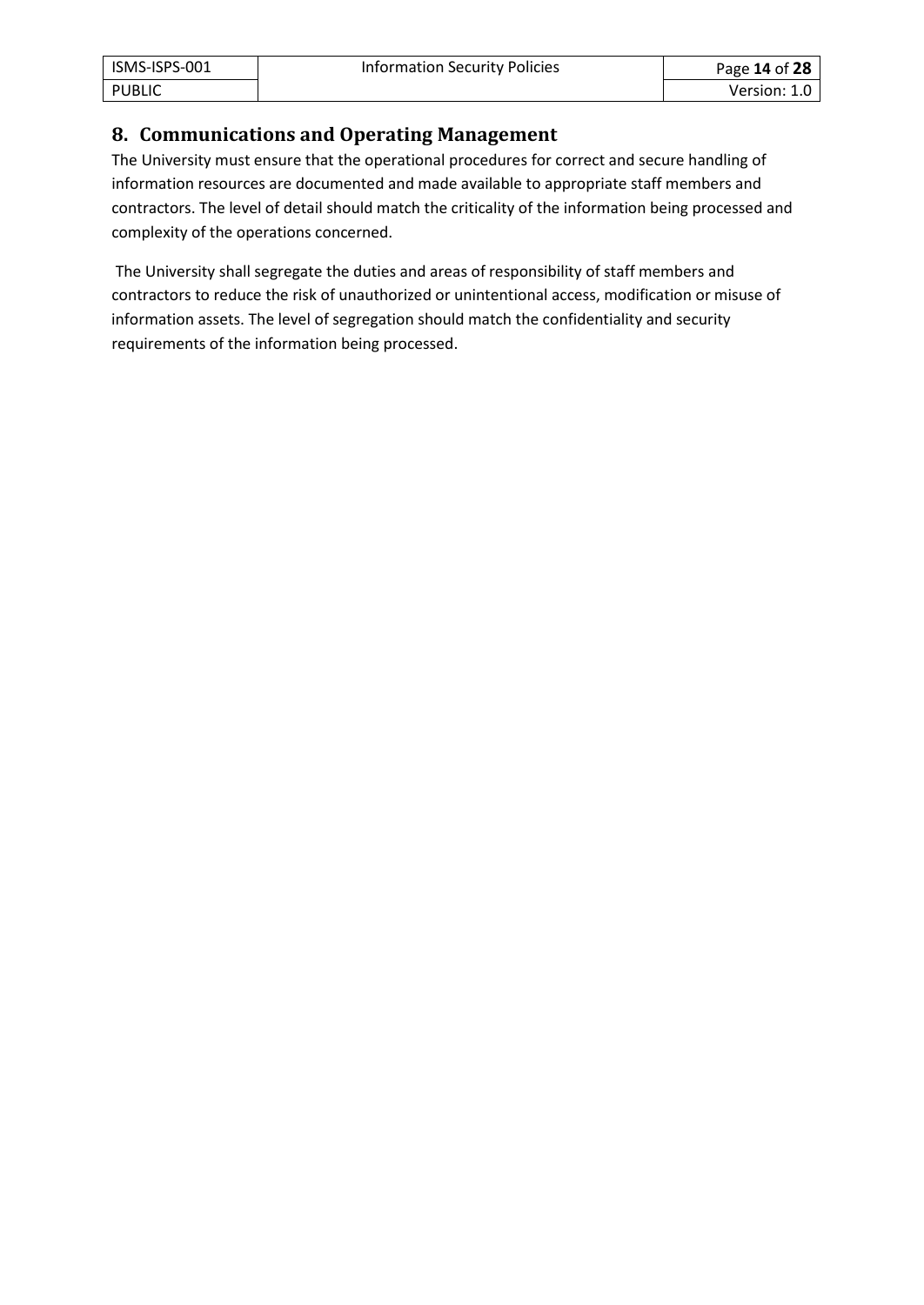| ISMS-ISPS-001 | <b>Information Security Policies</b> | Page 15 of 28 |
|---------------|--------------------------------------|---------------|
| PUBLIC        |                                      | Version: 1.0  |

## <span id="page-19-0"></span>**9. Change Management**

The University must ensure changes to its information systems, telecommunication equipment, software, and other information resources will not result in adverse impact on the confidentiality , integrity and availability of the University's IT environment unless a written approval on exemption being granted was obtained from the Information Strategy and Governance Committee (ISGC). All changes must be documented, authorized and in line with the University's operational and security requirements. In particular, the following items should be recorded:

- Change Request, with initiator, approval, implementer, and reviewer records
- planning and testing of changes
- assessment of potential impacts, including security impacts
- fallback procedures

The University should ensure that personnel responsible for change development and production migration are properly segregated. When duties cannot be separated, compensating controls should be implemented, for instance, a supervisory level employee should review the system regularly and/or after change.

The University should assign dedicated resources to monitor the change processes. Periodic system migration log checking of production systems should be performed by personnel with sufficient technical knowledge and independent from the change promotion teams responsible for the systems.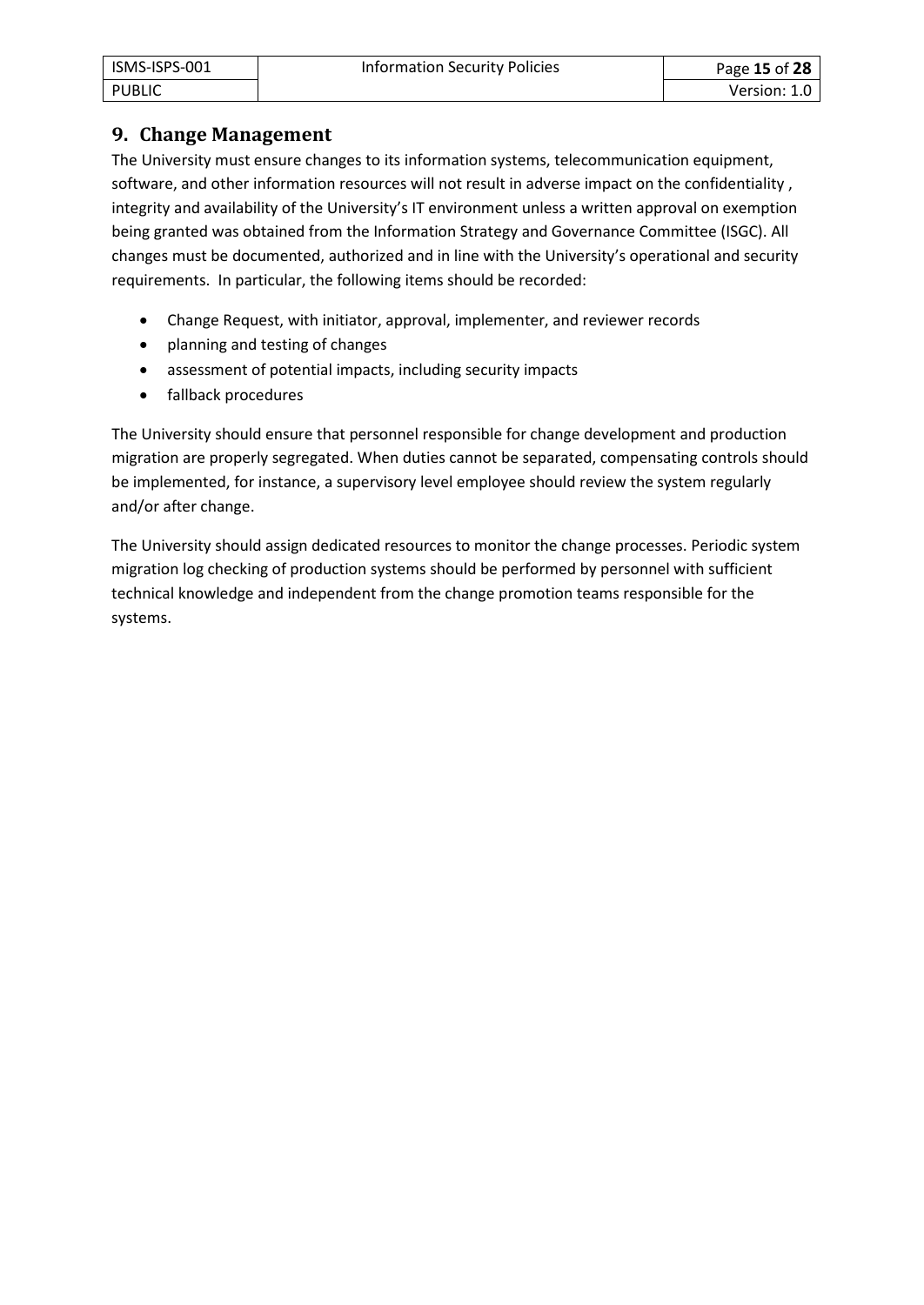## <span id="page-20-0"></span>**10. Network and Platform Security**

#### <span id="page-20-1"></span>**10.1. Network Segregation**

The University shall properly protect all networks with appropriate security measures and appropriate equipment. Network addresses, network configurations and related systems or network information shall be properly maintained and shall only be released to authorized parties.

The University shall segregate the Campus Network into separated network environments according to the usage, classification of information and services hosted in the network:

- **"Untrusted Network".** Devices on the untrusted network are either accessible to all the members of the University (e.g. computers in student labs), or fully controlled and managed by the general users or owners of the devices (e.g. tablets of individuals). Since these devices may be abused, or may not be properly configured, untrusted networks shall be used to isolate these devices. Direct access to any of the sensitive information or servers is not allowed.
- **"Managed Network"**. Devices on the managed network are managed by Departmental ITSU, Central IT and/or users of the devices. Access controls are enforced on these devices, which are accessible to named users or shared by small group of named users (e.g. office desktops for staff members). Managed network shall be used for day-to-day office tasks and activities of University Units.
- **"Secured Network"**. Critical services shall be hosted in secured network, and only be accessible to authorized staff, appropriate contractors and third party users. "RESTRICTED" and "CONFIDENTIAL" information shall primarily be stored in secured network, and only be transmitted to devices on other networks for processing when needed. Appropriate security controls shall be implemented to protect devices, services and information in the network. The University shall maintain multiple secured networks to segregate services and applications of different natures or security requirements.
- **"(Departmental) Internal network".** Departmental Internal networks are sub-networks inside the Campus network. They are controlled and maintained individually by the respective University Units. When "RESTRICTED", "CONFIDENTIAL" and "INTERNAL" information are required to be hosted and/or processed, departmental networks must be segregated into the "untrusted network", "managed network" and "secured network". The security levels of these departmental internal networks must conform to the University's ISPS.

The University shall manage and control the networks to maintain network security. Staff members, students, contractors and third party users shall not connect unauthorized devices into the networks or by any means to lower the security levels of the University's networks. Connections between networks must not compromise or downgrade the security of information processed in the networks.

The University shall document, monitor and control wireless networks with connection to its network. Staff members, students, contractors and third party users are prohibited from connecting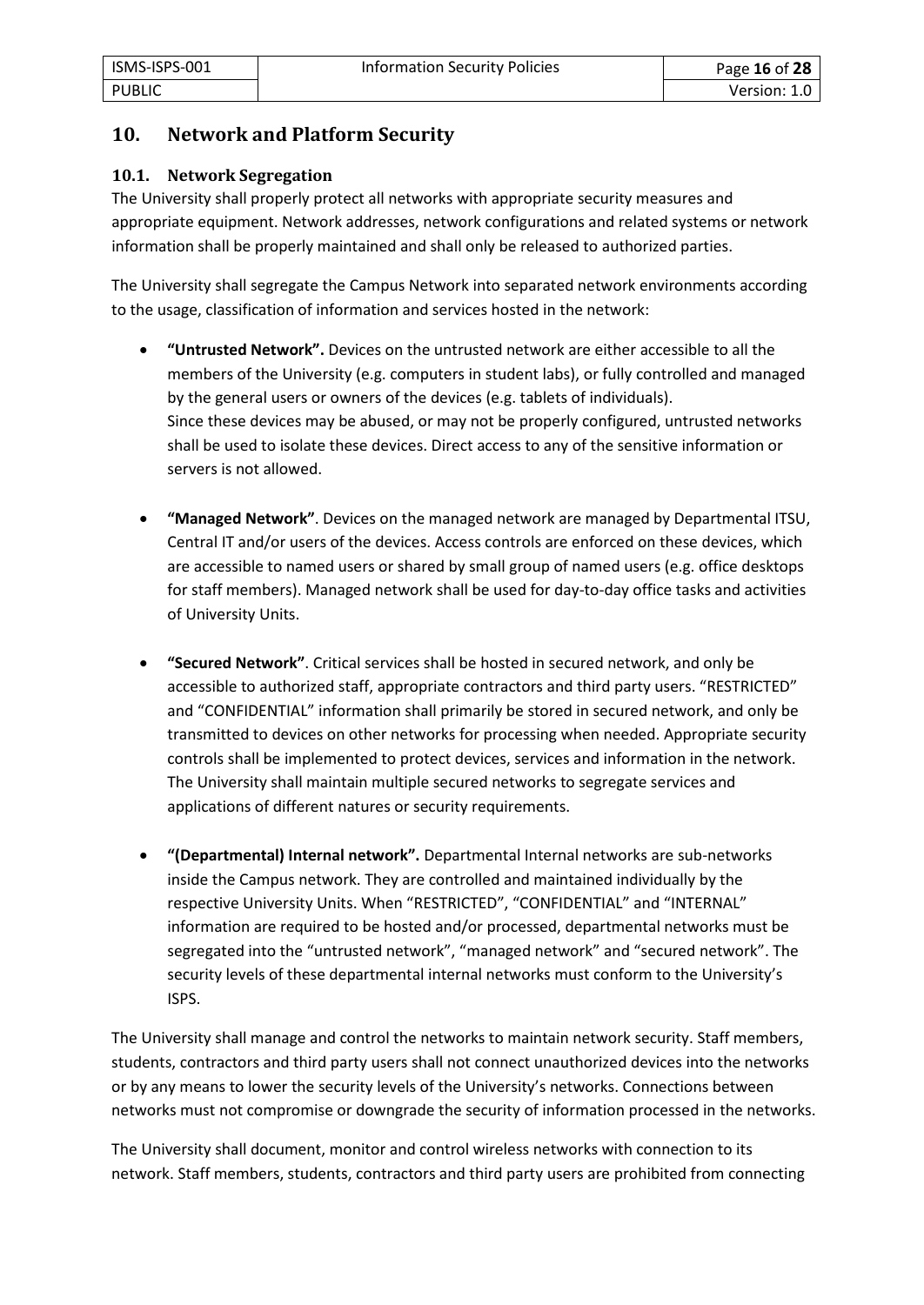| ISMS-ISPS-001 | <b>Information Security Policies</b> | Page 17 of 28 |
|---------------|--------------------------------------|---------------|
| <b>PUBLIC</b> |                                      | Version: 1.0  |

unauthorized wired/wireless network devices and/or setting up peer-to-peer or ad-hoc wireless network with connection to the University's networks, and sharing the University's networks to uncontrolled devices.

Proper authentication and encryption security controls shall be employed to protect data communication over wired/wireless networks with connection to the University's networks.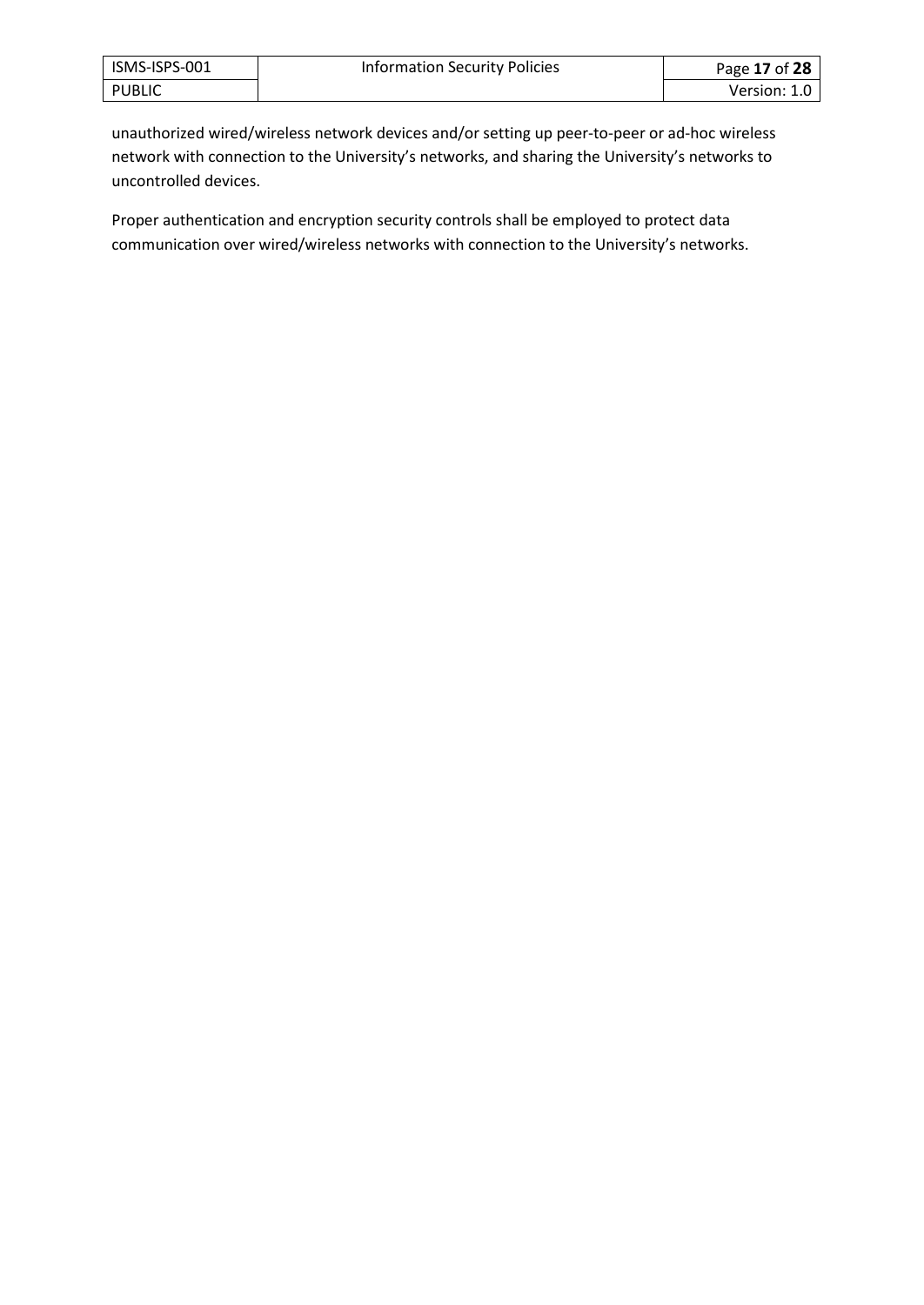| ISMS-ISPS-001 | <b>Information Security Policies</b> | Page 18 of 28  |
|---------------|--------------------------------------|----------------|
| PUBLIC        |                                      | Version: $1.0$ |

#### <span id="page-22-0"></span>**10.2. Internet and External Network Security**

Centrally arranged Internet gateways are managed by Central IT. The University Units may arrange and manage their own Internet gateways according to University's prevailing policy and regulation.

All gateways (including Internet gateways and gateways to External Networks between the University, partners of the University and/or the remote sites of the University) must be approved by and registered with Central IT, and all Internet access shall be channeled through registered gateways. All gateways must also conform to the "Network and Platform Security Standard" of the University.

All Inbound and outbound traffic to and from the University's networks and systems must pass though the registered gateways.

"**RESTRICTED**", "**CONFIDENTIAL**" and "**INTERNAL**" data must be encrypted when transmitted over an untrusted network, including the "**Campus network**" of the University.

In circumstances where it is not feasible to fulfill the standards or the network is designed to meet special purposes (e.g. research in network security, setup of honeypot, etc.), the department shall isolate the network from the other networks of the University. The owner shall register the network with Central IT; shall implement appropriate security control and must not connect this network to the other systems of the University.

#### <span id="page-22-1"></span>**10.3. Application, Service and Platform Security**

The owners, controllers or custodians of Information Systems must ensure that their Information Systems are protected from threats and must implement the following:

- Anti-virus and Firewall Systems
- Intrusion detection Systems
- Information and System backup Systems
- Network and Application logging and monitoring Systems
- Application and Platform Configuration Management and Hardening
- Hardware and Software Patch Management
- Configuration management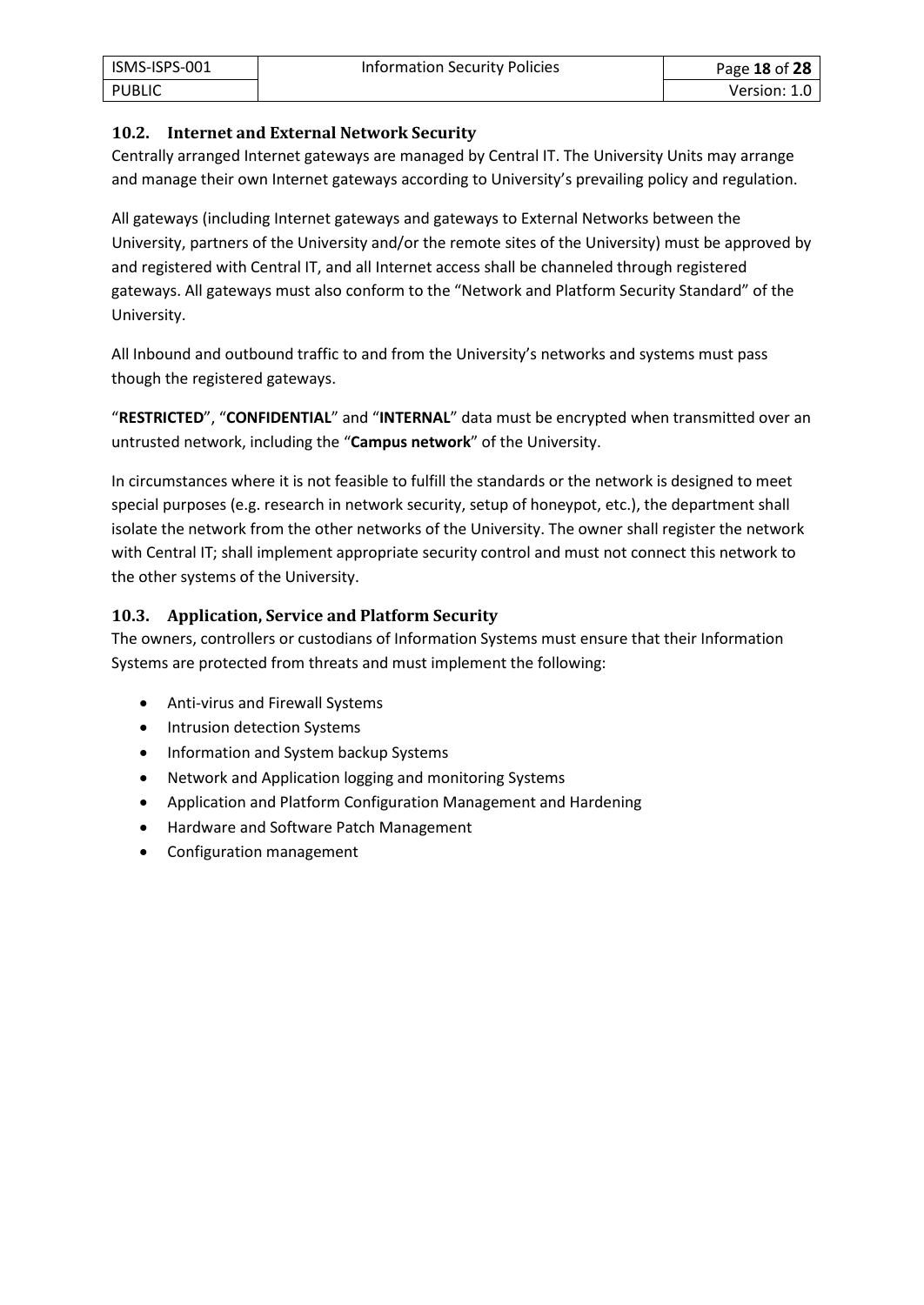| ISMS-ISPS-001 | <b>Information Security Policies</b> | Page 19 of 28 |
|---------------|--------------------------------------|---------------|
| PUBLIC        |                                      | Version: 1.0  |

## <span id="page-23-0"></span>**11. Access control**

Access control to critical, important information assets based on functional and security requirements of the University is essential to safeguard the confidentiality, integrity and availability of information assets within the University.

#### <span id="page-23-1"></span>**11.1. Access Control Policy**

The University must implement the following:

- Access control that will restrict access to resources and allow access only by privileged entities. Either of the following implementation features may be used:
	- o Role-based access; and/or
	- o User-based access;
- Security event control that will record and examine system activities, especially those performed by privileged accounts, and respond to "security events";
- Authorization control that will require obtaining consent for the use and disclosure of the University's information; and
- Password control that corroborate an entity the individual user of a data network or system, or a computational process – to whom it claims to be.

University Units shall regularly review access privileges to services and data granted to roles and users; to ensure the appropriateness of privileges possessed by the relevant roles and individuals.

## <span id="page-23-2"></span>**11.2. Password and Screen Lockout Policy**

All accounts of the University's information systems must be password protected to help maintain the confidentiality, integrity and availability of the University's data as well as to help protect the University's information resources.

Each member of the University's campus community is responsible for ensuring that strong passwords are used and the passwords are maintained according to the University's password standard. This is to reduce overall risks to the University by helping authorized users reasonably avoid security and privacy risks that result from weak password choices.

The University shall also enforce screen lockout policy on user desktops of all staff members and students, except desktops designated or special purpose, e.g. monitoring console for network performance, tutor's terminal in teaching studio.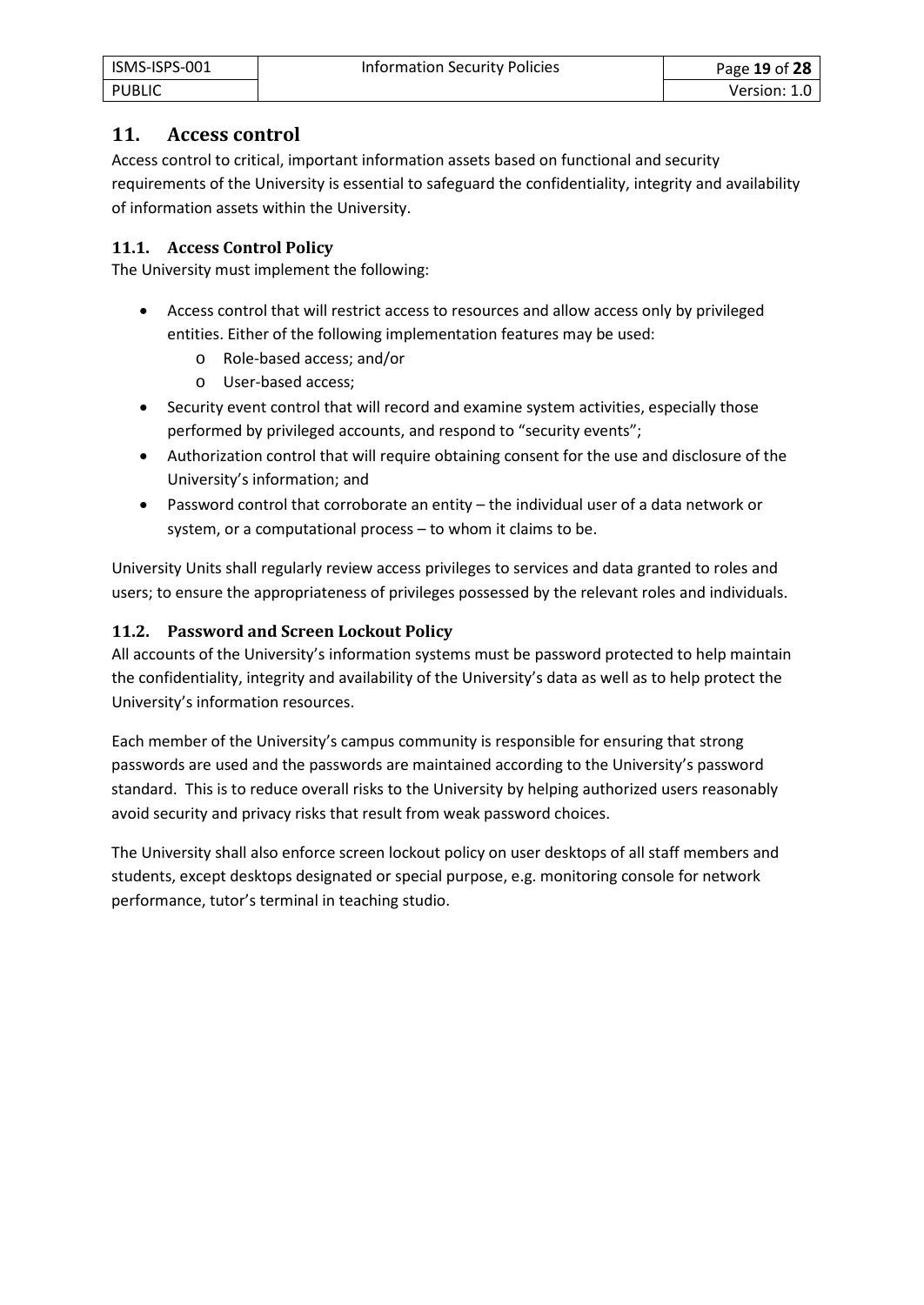| ISMS-ISPS-001 | <b>Information Security Policies</b> | Page 20 of 28 |
|---------------|--------------------------------------|---------------|
| <b>PUBLIC</b> |                                      | Version: 1.0  |

## <span id="page-24-0"></span>**12. Information System Acquisition, Development and Maintenance**

The University must ensure that information security is considered throughout the lifecycle of any system that holds and processes the University's information assets, from conception and design, through creation and maintenance, to ultimate disposal. This policy outlines the basic requirements and responsibilities to achieve this.

#### <span id="page-24-1"></span>**12.1. Security Requirement of Information Systems**

Any department with requirements for IT systems must discuss them with Central IT at the project initiation stage.

Business requirement documentation for new systems or enhancements to existing systems must contain the requirements for security controls. Security vulnerabilities must be recognized from the outset through undertaking a risk assessment and the security requirements must be developed alongside the functional requirements.

Appropriate controls and audit trails must be designed into applications to prevent error, loss and unauthorized modification or misuse of information in application systems.

Application systems must implement input validation to ensure that data input is properly encoded and sanitized (i.e. filter all unaccepted and unsupported input, reject insertion and injection of codes, commands and instructions, eliminate buffer overflow and divided by zero, prevent path transversal, etc.). Input validation must be mandatory at server-side and client-side as appropriate.

#### <span id="page-24-2"></span>**12.2. Security in Development and Implementation**

The University must ensure an IT system is comprehensively tested for all its functional and security features prior to the implementation in the production environment.

Any of the University's data that is used during the development and test phase of preparing application software must be protected and controlled.

Security controls must be applied to the implementation of IT systems in the production environment.

Application must be tested for an extensive period against predetermined criteria and methodologies by personnel not directly involved in the development of the system.

Testing results must be documented and retained. Testing results must be accepted and approved by system owner before the application rollouts.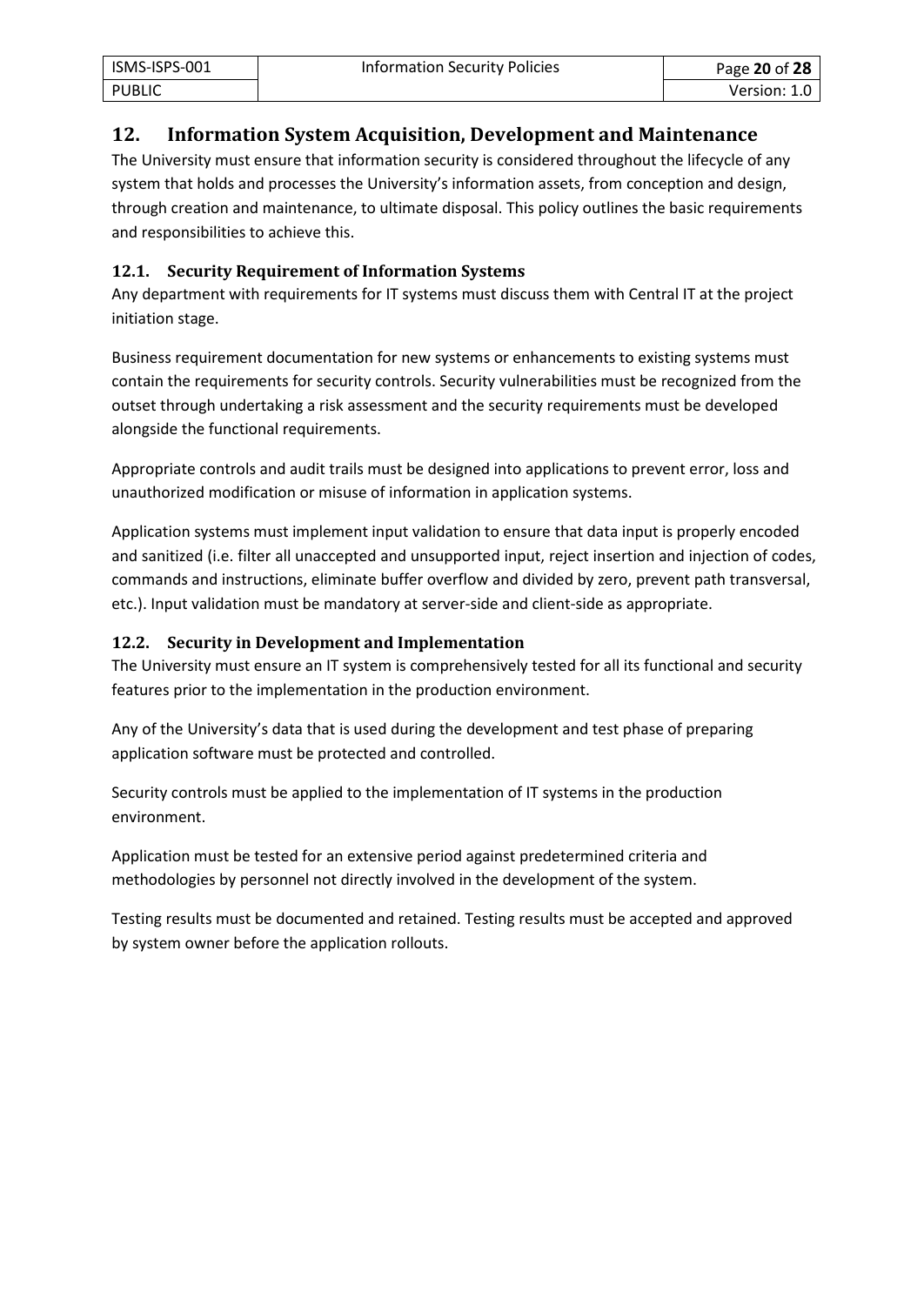| ISMS-ISPS-001 | <b>Information Security Policies</b> | Page 21 of 28 |
|---------------|--------------------------------------|---------------|
| <b>PUBLIC</b> |                                      | Version: 1.0  |

## <span id="page-25-0"></span>**13. Supplier Management**

The University must ensure that purchase of equipment, supplies, products, services and maintenance is conducted in a manner that is consistent with the University's ISPS. Information systems and services used to store or process the University's sensitive information will have significant impact on security of the University's environment. The corresponding vendors should implement appropriate measures to meet the objectives below:

- Comply with the University's information security policies and any other legal and regulatory requirement where applicable;
- Ensure the confidentiality, integrity and availability of the University's information resources or processes managed by internal users and suppliers;
- Protect against any potential threats or hazards to the security of the University's information;
- Protect against any unauthorized access to or use of the University's information that could result in substantial harm or inconvenience to the University, its staff members, its students and any other third party users;
- Dispose of the University's sensitive information in a secure manner in accordance with the University's information handling policy and standards; and
- Inform any security breaches involving the University's sensitive information immediately and take appropriate safeguard measures to minimize the impact of such breaches.

The University should assign dedicated resources to review the Service Level Agreements ("SLA") of its vendors to confirm that they have satisfied obligations described above. Periodic monitoring of vendor service levels and performance should be performed by relevant University Units to ensure that any breaches of SLAs will be timely reported and investigated by the University's Information Security Unit ("ISU").

Non-disclosure Agreements ("NDA") should be established between the University and vendors if sensitive information related to the University, its staff members, students, sub-contractors and/or other third parties is used, stored and processed by the vendors.

The University management must evaluate existing vendors' compliance and performance results based on the regular monitoring feedback at least annually or before the renewal of service contracts, whichever is earlier.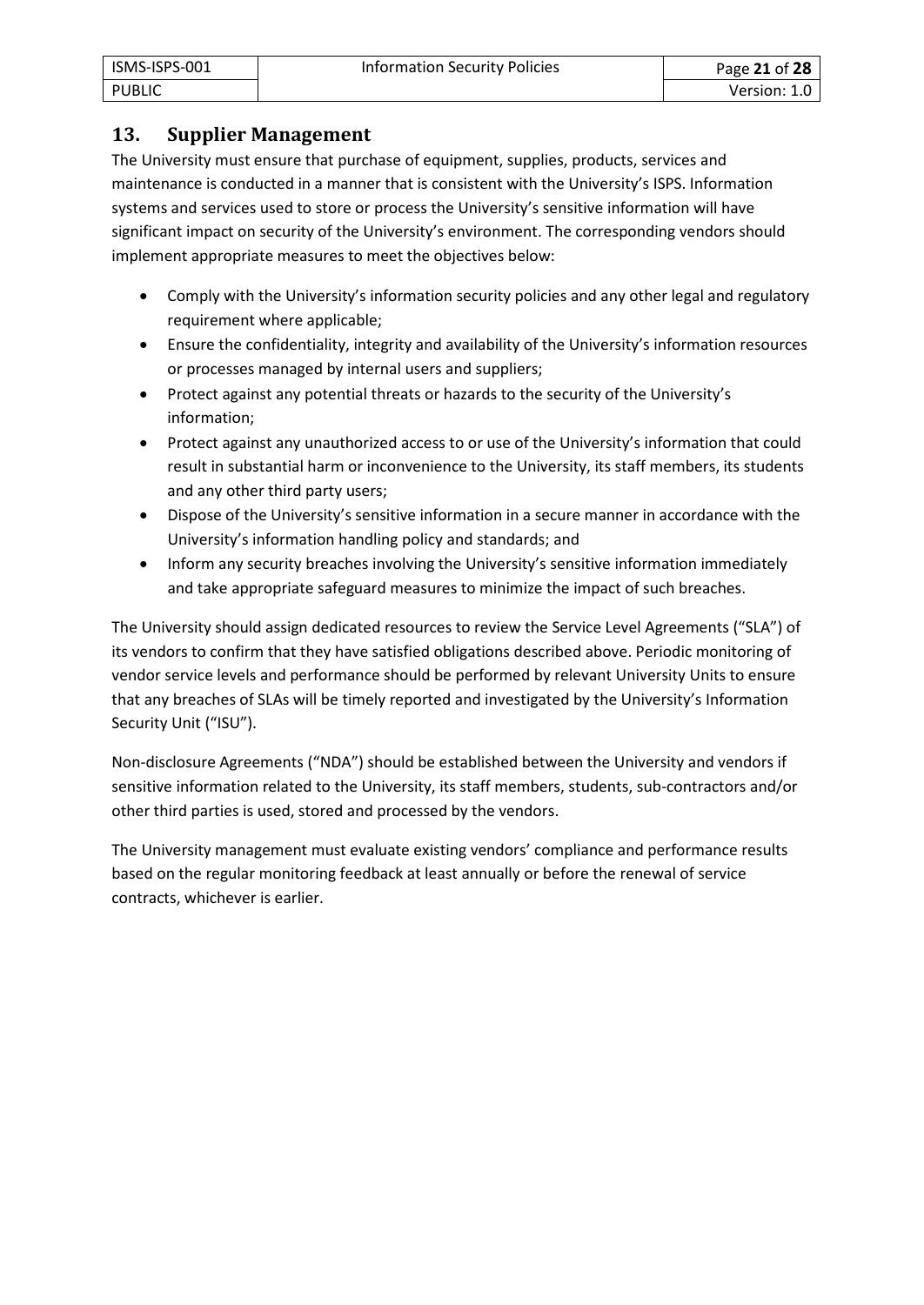| ISMS-ISPS-001 | <b>Information Security Policies</b> | Page 22 of 28 |
|---------------|--------------------------------------|---------------|
| PUBLIC        |                                      | Version: 1.0  |

## <span id="page-26-0"></span>**14. Information Security Incident Management**

As a key part of any organization's overall information security strategy, it is essential to have in place a structured well planned information security incident management approach.

#### <span id="page-26-1"></span>**14.1. Responsibility**

Information Security Unit ("ISU") will manage all information security incidents with the assistance from all parties within the University, this include but not limited to the deans, department heads and the departmental IT support units.

An Information Security Incident Response Team ("ISIRT") shall be established and led by ISU to provide the University with appropriate personnel for assessing, responding to and learning from information security incidents, and providing the necessary co-ordination, management, feedback and communication.

All staff members and students of the University have responsibilities to report any security incidents to CSC Help Desk or ISIRT.

Security incidents include but not limited to:

- Known information security breaches, such as theft;
- Disruptions or loss caused by the failure of a security mechanism, such as computer virus infection or abnormal system behavior; and
- Known or suspected security incidents, such as system outage or traffic congestion.

#### <span id="page-26-2"></span>**14.2. Information Security Incident Reporting and Response Procedure**

The University's staff members, students, contractors and third-party users who come across any evidence of information being compromised or who detects any suspicious activity that could potentially expose, corrupt or destroy information must report such information to his or her immediate supervisor, to CSC Help Desk or ISIRT. "Critical" or "Significant" security incidents should not be investigated by individuals without the authorization of the ISU.

An Information Security Incident Reporting Procedure must be defined to handle information security incidents. The procedure will include the following:

- Types and severities of information security incidents;
- Incident reporting procedures setting out the actions and point of contact;
- Incident response procedures for different types and severities of incident, including appropriate analysis and identification of causes, containment, communication with those actually or potentially affected by the incident, reporting of the incident to appropriate authorities, planning and implementation of corrective action to prevent reoccurrence as appropriate;
- Seizure of IT equipment and the relevant data and log files, collection and use of audit trails and similar evidence as part of the incident management and investigation process, and appropriate management of this evidence for use in subsequent legal or disciplinary proceedings;
- Formal controls for recovery and remediation, including appropriate documentation of actions taken; and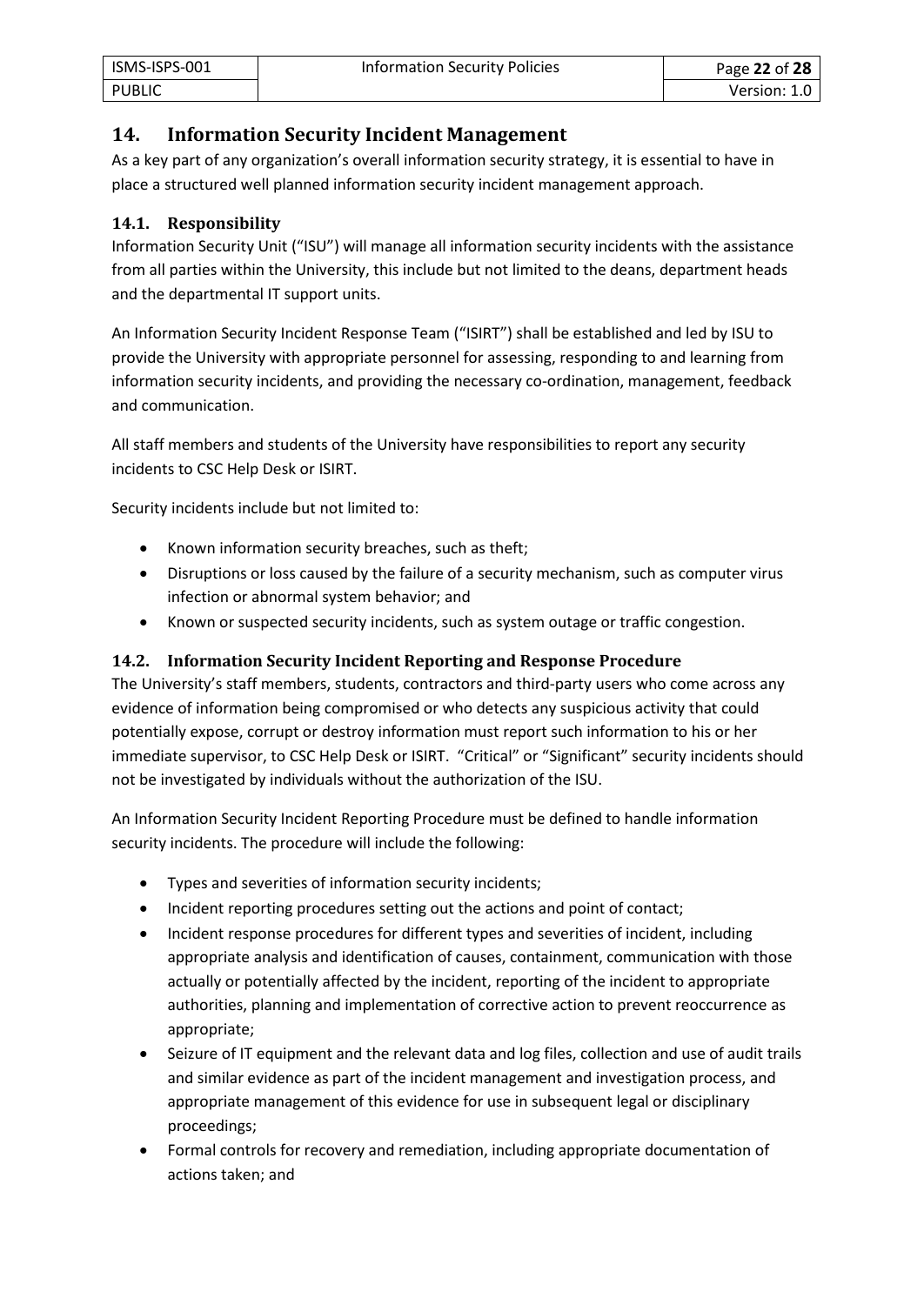| ISMS-ISPS-001 | <b>Information Security Policies</b> | Page 23 of 28 |
|---------------|--------------------------------------|---------------|
| <b>PUBLIC</b> |                                      | Version: 1.0  |

• Mechanisms used to perform ongoing monitoring of information resources to detect events and incidents.

#### <span id="page-27-0"></span>**14.3. Post Information Security Incident Review Procedures**

After information security incidents have been resolved or closed, the following review activities are necessary:

- Identifying the lessons learned from information security incidents; and
- Identifying improvements to information security safeguard implementation, as a result of the lessons learned, whether from one information security incident or many.

#### <span id="page-27-1"></span>**14.4. Information Security Awareness Training**

Heads and supervisors of the University Units should ensure that appropriate information security awareness training is regularly conducted for their staff members and students of the University.

The training programs should:

- Include reviewing the University's information security policy, guidelines, procedures, and standards, as well as departmental procedures and best practices established to safeguard sensitive information;
- Conform with the laws governing specific categories of confidential information, such as the Personal Data (Privacy) Ordinance, etc.;
- Include topics such as password management, best practices for protecting confidential information, incident reporting, and security reminders regarding current threats and recent incidents to technical environments in which individuals are working; and
- Include awareness on the part of all University staff members, students, contractors and third-party users in timely reporting information security incidents.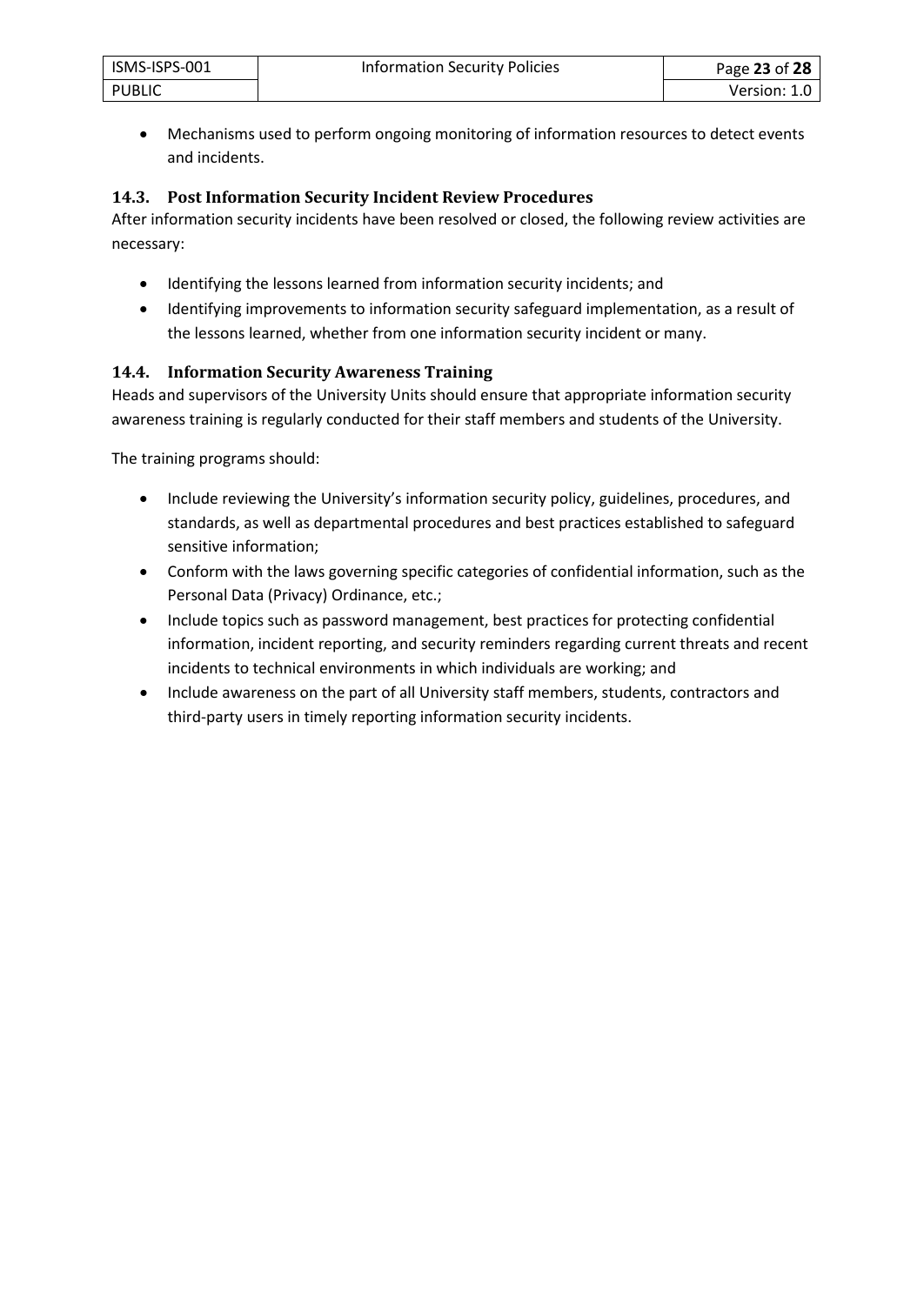| ISMS-ISPS-001 | <b>Information Security Policies</b> | Page 24 of 28 |
|---------------|--------------------------------------|---------------|
| PUBLIC        |                                      | Version: 1.0  |

## <span id="page-28-0"></span>**15. Business Continuity Management**

Business Continuity Plans ("BCP") and Disaster Recovery Plans are required to maintain the operations of the University in the event of an incident or a disaster.

Each University Unit must develop plans that will allow it to perform its core required operations in an alternative fashion as well as an appropriate disaster recovery policy and plans for their working environment.

Each information system of the University must have periodic backups of data, facilities for continuing critical operations available in case of an emergency, and disaster recovery plans in place. While the development of a BCP is a general business issue with the IT component as a part of the overall plan, having a BCP is a significant element in providing the "availability" component of the University's Information Security.

An effective business continuity management must include the following:

- A Crisis Management Team, which is an administrative and decision-making group of senior management personnel from each administration division and/or academic unit that is responsible for coordination of BCP in the event of an incident or a disaster;
- A BCP Team consists of a group of personnel with necessary technical skills, business process knowledge and leadership from each academic unit and administration division that are responsible for implementation of BCP in the event of an incident or disaster;
- An emergency operation center and operational plan;
- A disaster recovery and business resumption plan; and
- Regular testing and revisions procedures.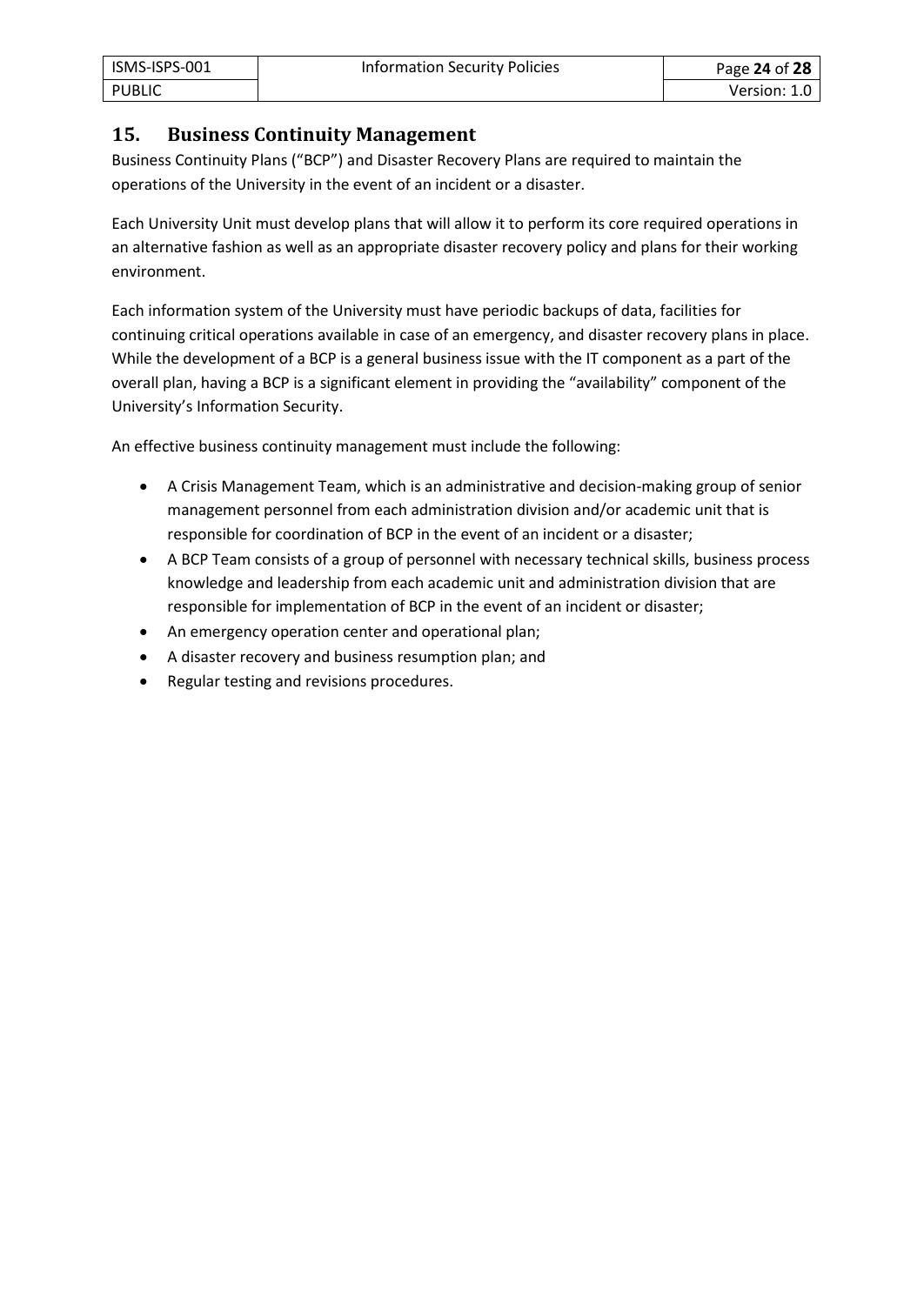## <span id="page-29-0"></span>**16. Compliance Management**

#### <span id="page-29-1"></span>**16.1. Legal and Regulatory Compliance**

The University shall comply with laws regarding information security requirements. Dedicate resources (e.g. legal professionals, compliance staff or advisor) should be assigned or engaged by the University Units to monitor latest statutory and regulatory requirements that the University has to comply with. A formal management plan for each regulation should be developed and executed.

Currently, the University shall comply with all applicable laws, in particular with the following laws:

- Cap 106 Telecommunications Ordinance;
- Cap 593 Unsolicited Electronic Messages Ordinance;
- Cap 200 Crimes Ordinance;
- Cap 210 Theft Ordinance;
- Cap 486 Personal Data (Privacy) Ordinance;
- Cap 528 Copyright Ordinance;
- Cap 57 Employment Ordinance; and
- Common Laws.

#### <span id="page-29-2"></span>**16.2. University Policies and Regulations**

The University has a set of internal policies and regulations which its staff members, students, contractors, and third party users must observe and comply with. The University must inform these parties about the policies and regulations and these parties shall get themselves familiar with the policies and regulations.

#### <span id="page-29-3"></span>**16.2.1. All Staff members, Students, Contractors and Third Party Users**

All members of the University must comply with the following policies and guidelines of the University:

- Personal Data (Privacy) Issues Code of Practice
- Policy on University Intellectual Property and Related Matters
- Policy on Acceptable Use of IT Services and Facilities

#### <span id="page-29-4"></span>**16.2.2. All Students**

All students of the University must comply with this set of ISPS and the following University's policies and guidelines:

• Code of Student Conduct and Disciplinary Procedure

A comprehensive list of important policies and guidelines, which all students shall comply with, are maintained by the Academic Regulations and Records Office and available through the hyperlink below:

• <http://www6.cityu.edu.hk/arro/content.asp?cid=229>

#### <span id="page-29-5"></span>**16.2.3. All Staff**

All staff of the university must comply with this set of ISPS and the following University policies and guidelines: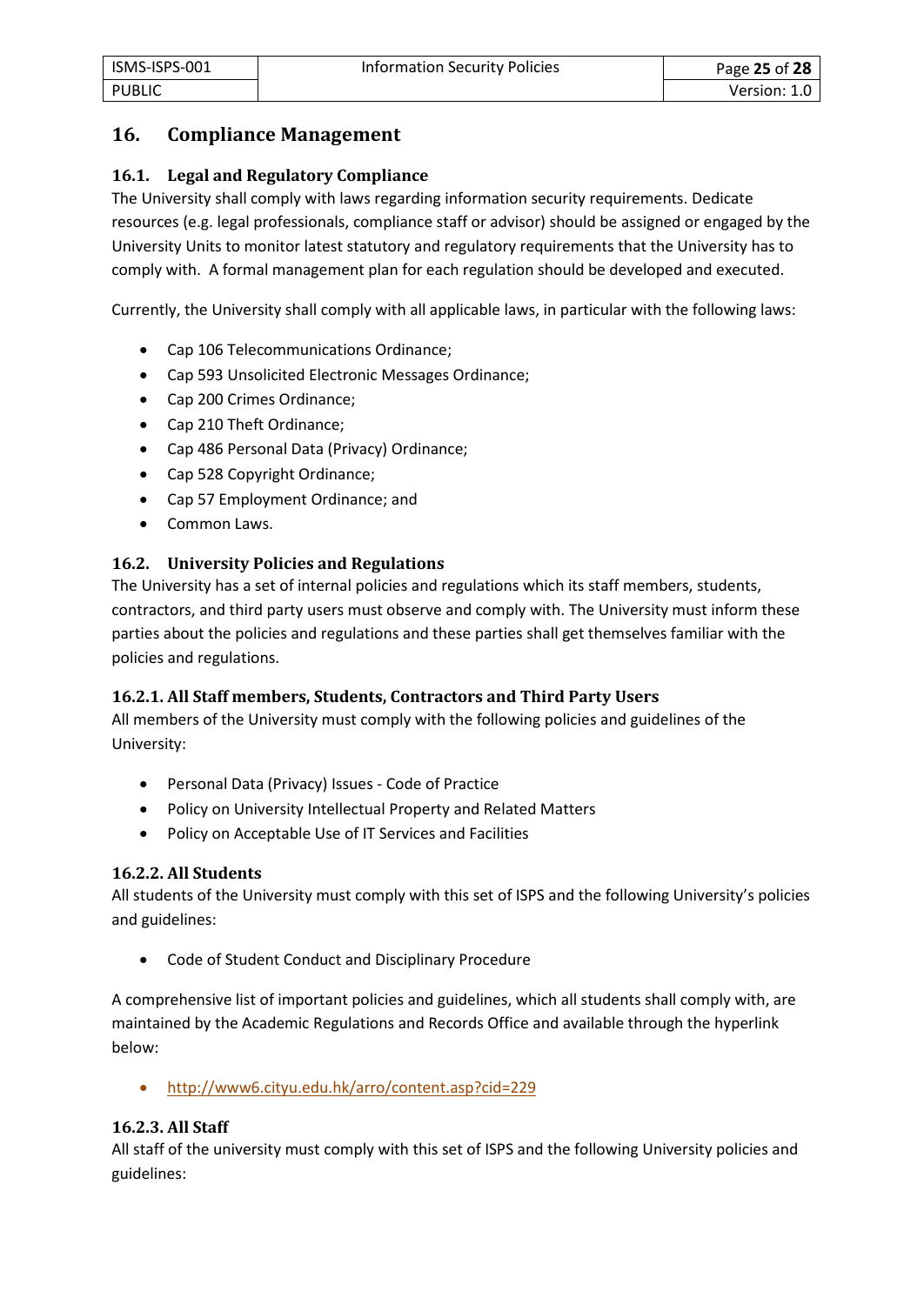- Code of Conduct
- Conflict of Interest
- Declaration of Interest by Members of University Committees
- Regulations Governing Staff Discipline

A comprehensive list of important policies and guidelines, which all staff members shall comply with, are maintained by the Human Resource Department and accessible through the hyperlink below:

• <http://www6.cityu.edu.hk/hro/stafflan/new-employee/academic-faculty/policy.asp>

#### <span id="page-30-0"></span>**16.3. Other Contractual Compliance**

Contractual requirements that were established with a third party shall provide assurances that the contracting third party will appropriately safeguard information in accordance with laws, regulations, and the University's policies. When providing access to or passing confidential information to a third party agent of the University, the written contractual agreements should include terms and conditions that:

- Require all contractors, consultants, or external vendors to observe laws and the University's policies for privacy, copyright and security;
- Prevent disclosure of confidential information to other third parties including subcontractors, except as required and permitted by the contract terms of the University;
- Require a plan for the return or destruction of confidential information upon completion of the contractual requirements; and
- Require access or authorization permissions for the fulfillment of contractual requirements to be specified. These permissions should be terminated once the contractual obligations have been completed.

Consideration should be given to limiting outside vendor access to sensitive information resources.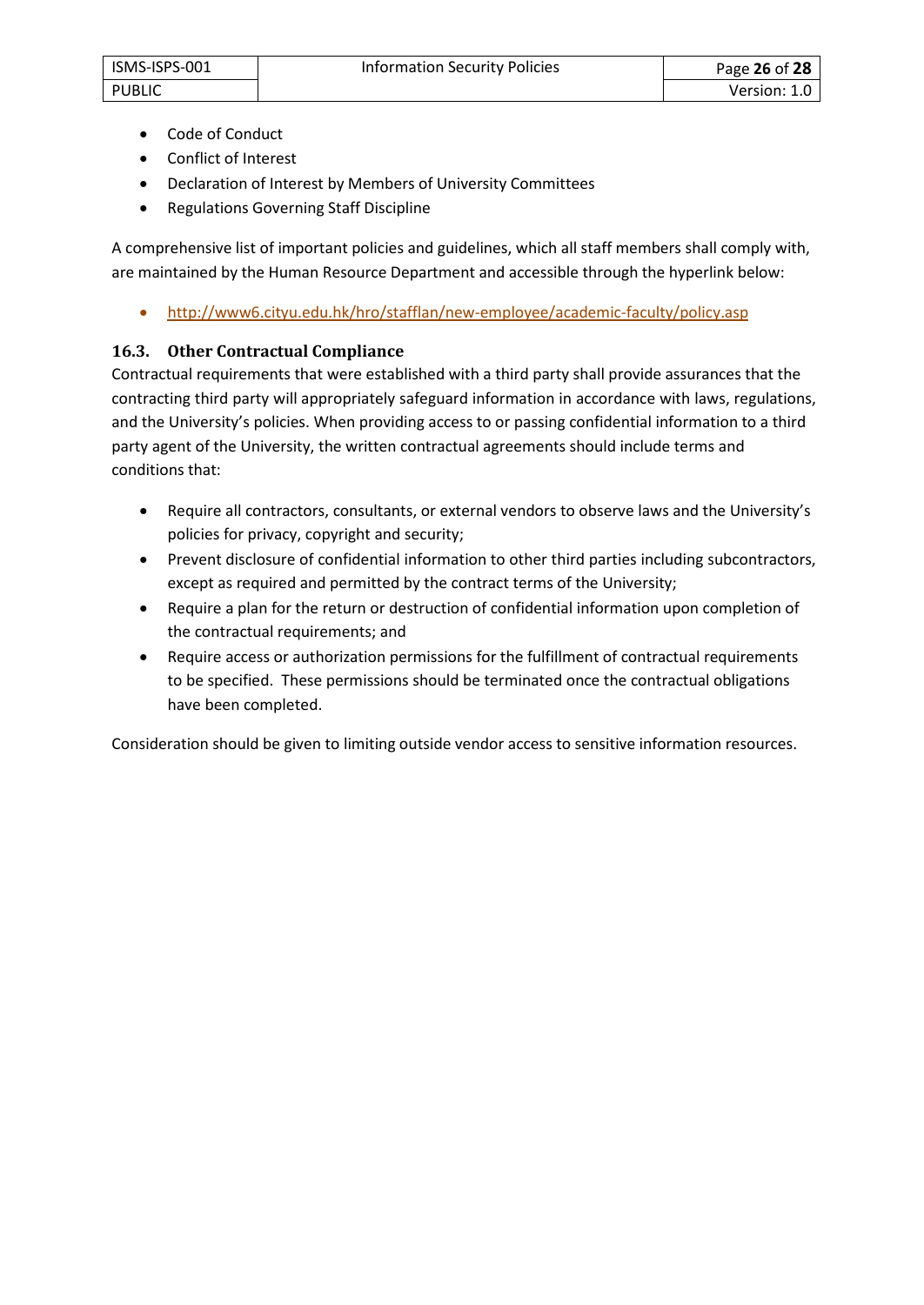## <span id="page-31-0"></span>**17. Information System Internal Assessment**

Internal Audit Office of the University conducts Independent Internal Audits in the University. The roles and responsibilities of Internal Audit Office are defined by the Audit Charter of the University.

The University must ensure that all information systems and applications, which are critical to the University's operations and financial reporting, or contain sensitive information of the University, and its related infrastructure, shall be evaluated as an ongoing process to improve the quality of its operations. This policy shall apply to all the Units of the University.

Periodic information system internal assessment should be performed to identify deficiency and improvement opportunities within the existing security framework of the University. These assessments will assess the University's ability to mitigate identified information security risks from people, process and technology perspectives. These assessments will be performed by qualified individuals that have an understanding of the University's information security environment.

When requested and for the purpose of performing internal assessments, any access needed shall be provided to members of internal assessment team. This accesses may include but not limited to:

- User level and/or system level access(es) to any computing or communications device;
- Access to information (electronic, hardcopy, etc.) that may be produced, transmitted or stored on respective academic units or administrative divisions' equipment or premises;
- Access to work areas (e.g. laboratories, offices, cubicles, storage areas, etc.);
- Access to reports and documents created during internal assessment; and
- Access to interactively monitor and log traffic on networks.

Management response regarding the remedial actions of the identified issues and opportunities for improvement must be obtained.